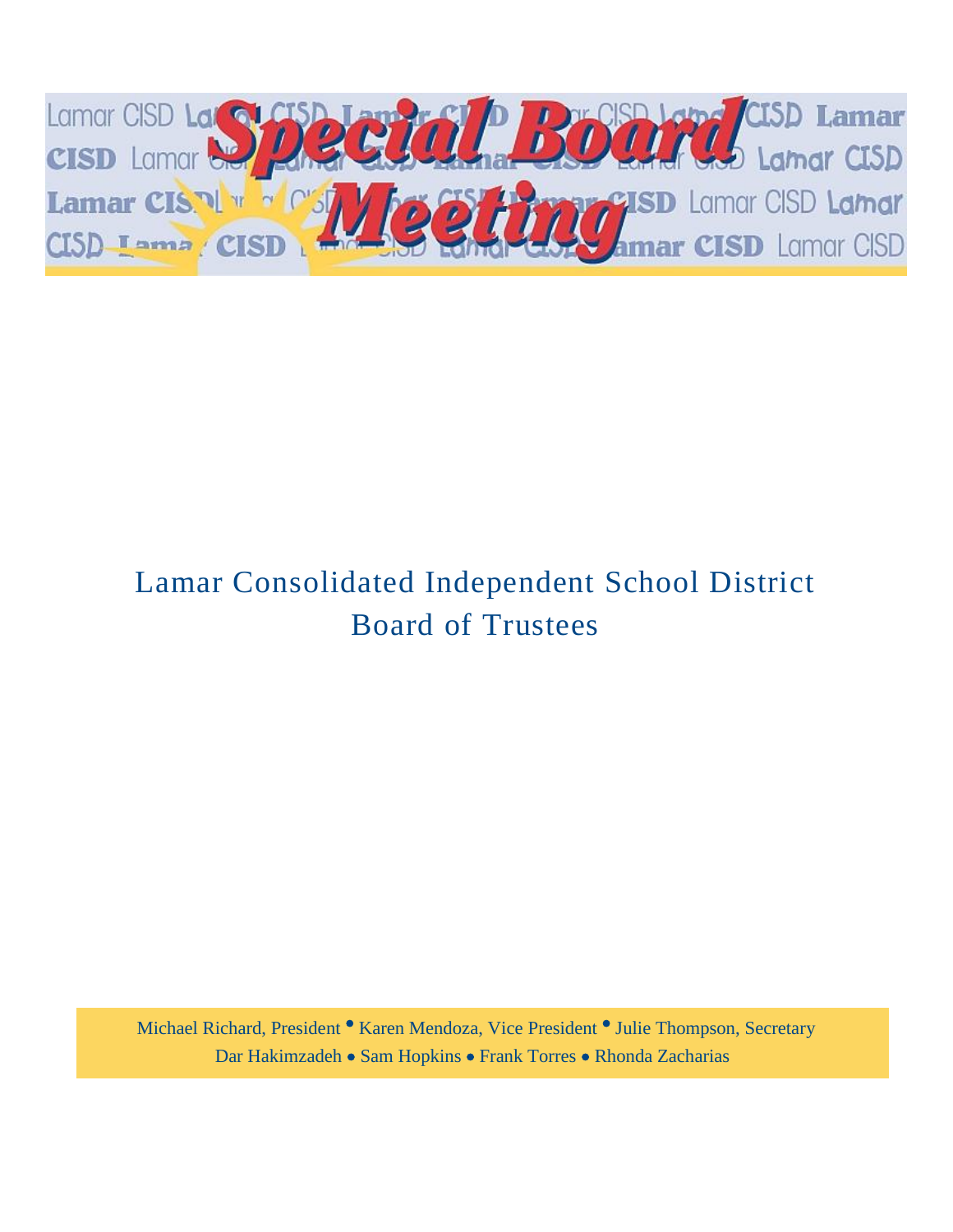#### **LAMAR CISD BOARD OF TRUSTEES SPECIAL BOARD MEETING BRAZOS CROSSING ADMINISTRATION BUILDING 3911 AVENUE I, ROSENBERG, TEXAS MAY 21, 2013 6:30 PM**

#### **AGENDA**

- 1. Call to order and establishment of a quorum
- 2. Audience to patrons

#### 3. **ACTION ITEMS**

- A. **Goal: Planning**
	- 1. Canvass the School Trustee Election of May 11, 2013
	- 2. Issuance of Election Certificate to newly elected trustees
	- 3. Completion of Statement of Elected Officer
	- 4. Administer Oath of Office to newly elected trustees
	- 5. Elect Board Officers to serve from May 2013 to May 2014 33
	- 6. Consider authorization for facsimile signature(s) for District financial account(s) 34

ADJOURNMENT: (Time )

#### **CERTIFICATE AS TO POSTING OR GIVING OF NOTICE**

On this 17th day of May 2013 at 11:00 a.m., this notice was posted on a bulletin board located at a place convenient to the public in the central administrative offices of the Lamar Consolidated Independent School District, 3911 Avenue I, Rosenberg, Texas 77471, and in a place readily accessible to the general public at all times.

> Karen Vacek Secretary to Superintendent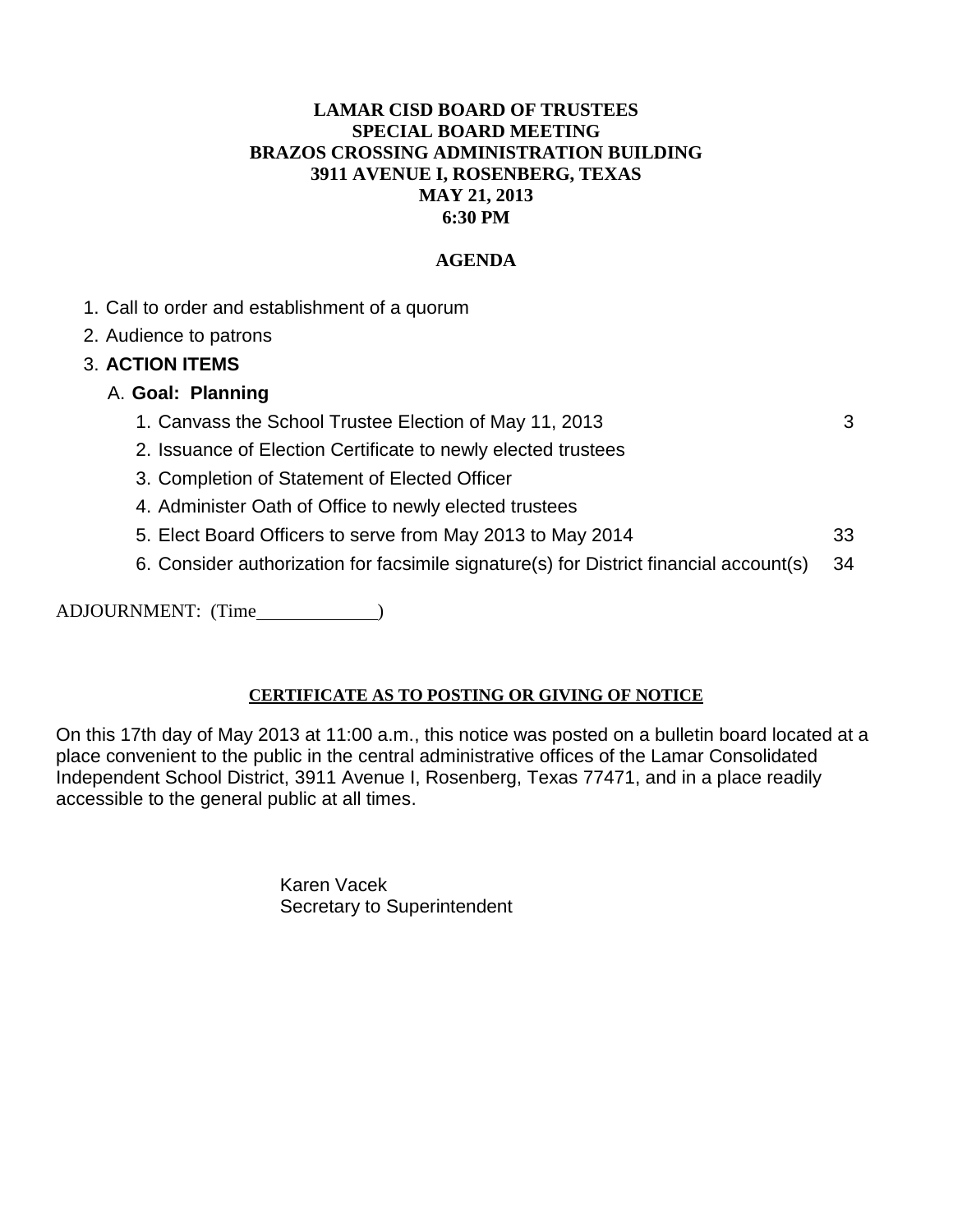#### **CANVASS VOTES AND DECLARE WINNERS OF THE MAY 11, 2013 SCHOOL TRUSTEE ELECTION**

#### **RECOMMENDATION:**

That the Board of Trustees move that the results of the May 11, 2013 school trustee election, as presented by election judges for Single-Member Districts #1, #2, #3 and #6 and certified by Mr. John Oldham, Elections Administrator for Fort Bend County, be certified as canvassed and declare as being duly elected:

Kathryn E. Kaminski, Single-Member District #1

Kay T. Danziger, Single-Member District #2

Frank W. Torres, Single-Member District #3

Anna M. Gonzales, Single-Member District #6

Recommended for approval:

Thomas Randle

Dr. Thomas Randle **Superintendent**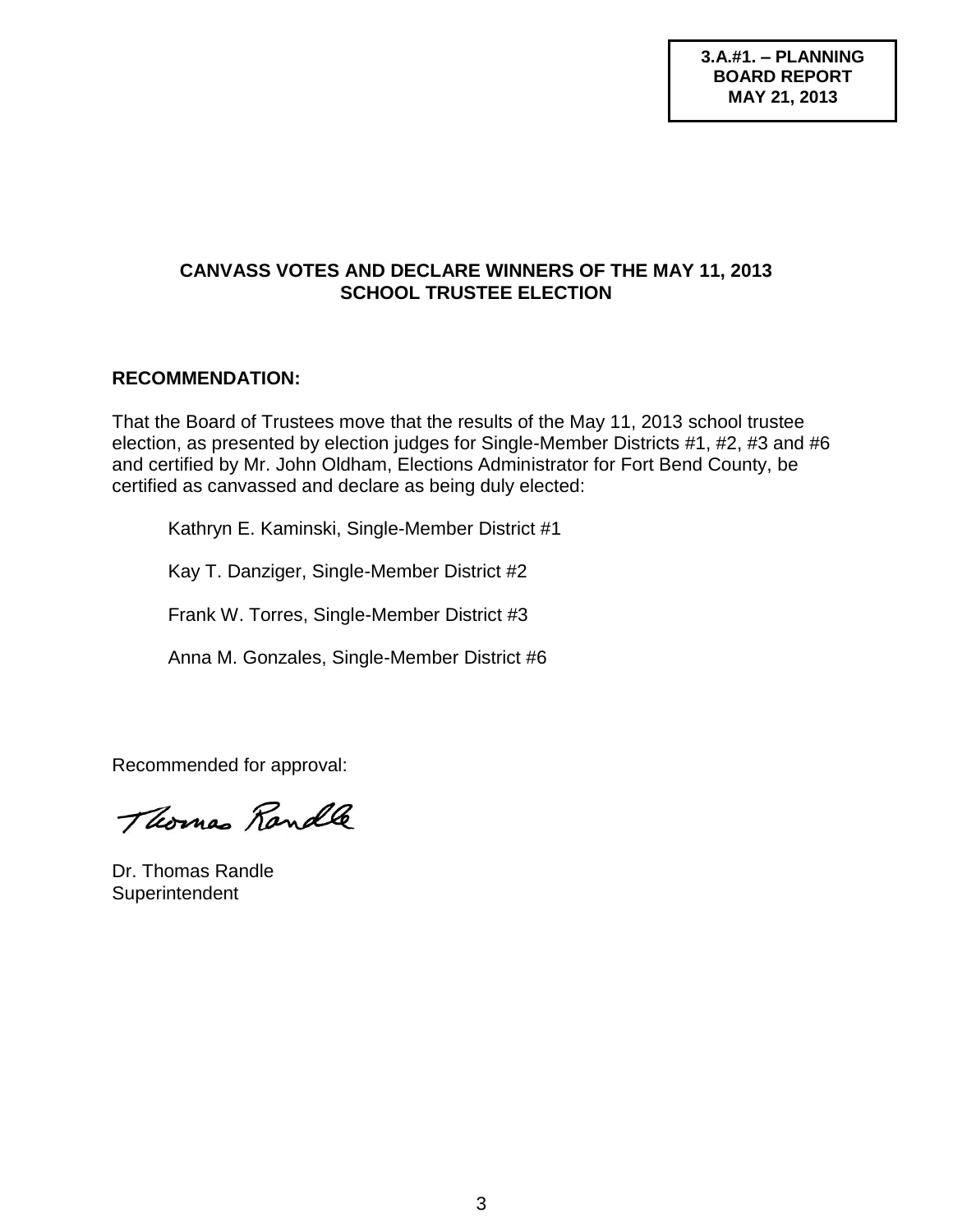

Office of Elections Administration Fort Bend County, Texas

*John Oldham Elections Administrator*  (281) 341-8670 Fax (281) 341-4418

#### **CANVASS**

I, John Oldham, Elections Administrator for Fort Bend County Texas, do certify that the following are a true and accurate statement of the votes cast in the various precincts of Fort Bend County for the General Election held on May 11, 2013 on behalf of the Lamar Consolidated Independent School District.

Dated: May 16, 2013

John Oldham Elections Administrator Fort Bend County, Texas

Fort Bend County Rosenberg Annex Building Physical: 4520 Reading Road, Suite A, Rosenberg, Texas 77471 Mailing: 301 Jackson Street, Suite 101, Richmond, Texas 77469 e-mail address: vote@co.fort-bend.tx.us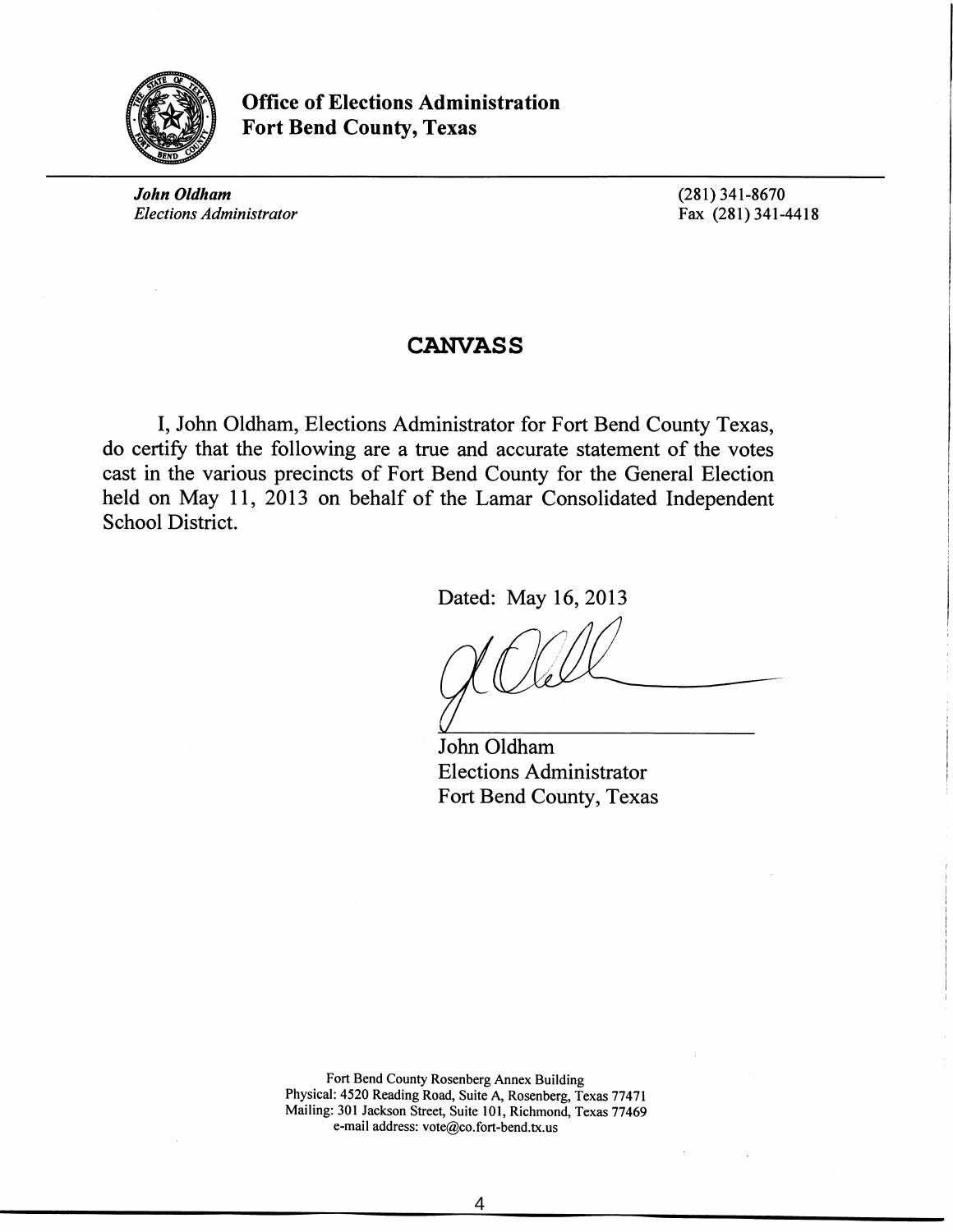#### **Lamar Consolidated Independent School District Cumulative Report — Official Fort Bend County, Texas — GENERAL AND SPECIAL ELECTION — May 11, 2013**

**Page 1 of 1**

| Precincts Reporting 132 of 132 = $100.00\%$ |
|---------------------------------------------|
|---------------------------------------------|

|       | Total Number of Voters: 10,158 of 273,183 = 3.72%   |                     |             |        |             |          |             |              | Precincts Reporting 132 of 132 |
|-------|-----------------------------------------------------|---------------------|-------------|--------|-------------|----------|-------------|--------------|--------------------------------|
| Party | Candidate                                           |                     |             | Early  | Election    |          |             | <b>Total</b> |                                |
|       | Trustee, Single-Member District 1 LCISD, Vote For 1 |                     |             |        |             |          |             |              |                                |
|       | Karen Mendoza                                       |                     | 237         | 35.01% | 148         | 47.13%   | 385         | 38.85%       |                                |
|       | Michelle Suzanne Pineda                             |                     | 20          | 2.95%  | 17          | 5.41%    | 37          | 3.73%        |                                |
|       | Kathryn E. Kaminski                                 |                     | 420         | 62.04% | 149         | 47.45%   | 569         | 57.42%       |                                |
|       |                                                     | <b>Cast Votes:</b>  | 677         | 94.95% | 314         | 94.58%   | 991         | 94.83%       |                                |
|       |                                                     | Over Votes:         | 0           | 0.00%  | $\mathbf 0$ | $0.00\%$ | 0           | 0.00%        |                                |
|       |                                                     | <b>Under Votes:</b> | 36          | 5.05%  | 18          | 5.42%    | 54          | 5.17%        |                                |
|       | Trustee, Single-Member District 2 LCISD, Vote For 1 |                     |             |        |             |          |             |              |                                |
|       | Kay Danziger                                        |                     | 171         | 48.03% | 127         | 54.27%   | 298         | 50.51%       |                                |
|       | Beth Horstman                                       |                     | 185         | 51.97% | 107         | 45.73%   | 292         | 49.49%       |                                |
|       |                                                     | <b>Cast Votes:</b>  | 356         | 95.44% | 234         | 95.51%   | 590         | 95.47%       |                                |
|       |                                                     | Over Votes:         | $\mathbf 0$ | 0.00%  | $\mathbf 0$ | 0.00%    | $\mathbf 0$ | 0.00%        |                                |
|       |                                                     | <b>Under Votes:</b> | 17          | 4.56%  | 11          | 4.49%    | 28          | 4.53%        |                                |
|       | Trustee, Single-Member District 3 LCISD, Vote For 1 |                     |             |        |             |          |             |              |                                |
| С'n   | Gennaro (Gerry) D'Onofrio, Jr.                      |                     | 51          | 30.36% | 45          | 36.89%   | 96          | 33.10%       |                                |
|       | Frank W. Torres                                     |                     | 117         | 69.64% | 77          | 63.11%   | 194         | 66.90%       |                                |
|       |                                                     | <b>Cast Votes:</b>  | 168         | 88.42% | 122         | 93.13%   | 290         | 90.34%       |                                |
|       |                                                     | Over Votes:         | 0           | 0.00%  | 0           | 0.00%    | 0           | 0.00%        |                                |
|       |                                                     | <b>Under Votes:</b> | 22          | 11.58% | 9           | 6.87%    | 31          | 9.66%        |                                |
|       | Trustee, Single-Member District 6 LCISD, Vote For 1 |                     |             |        |             |          |             |              |                                |
|       | Norma Cavazos                                       |                     | 211         | 35.51% | 114         | 34.16%   | 325         | 35.02%       |                                |
|       | Anna M. Gonzales                                    |                     | 390         | 64.49% | 213         | 65.14%   | 603         | 64.98%       |                                |
|       |                                                     | <b>Cast Votes:</b>  | 601         | 86.10% | 327         | 87.40%   | 928         | 86.65%       |                                |
|       |                                                     | Over Votes:         | $\mathbf 0$ | 0.00%  | $\mathbf 0$ | 0.00%    | $\mathbf 0$ | 0.00%        |                                |
|       |                                                     | <b>Under Votes:</b> | 97          | 14.12% | 46          | 12.60%   | 143         | 13.59%       |                                |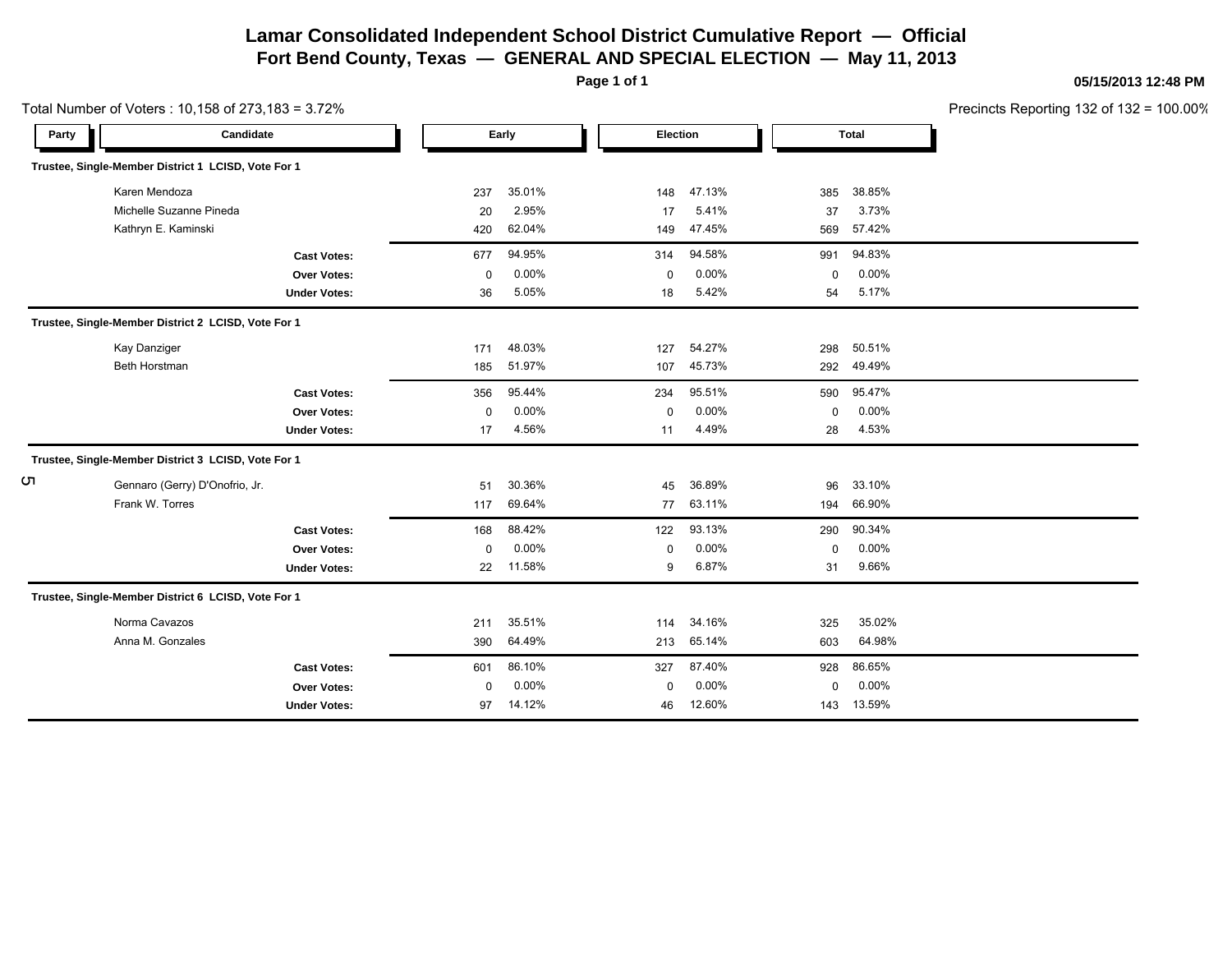**Fort Bend County, Texas — GENERAL AND SPECIAL ELECTION — May 11, 2013**

**Page 1 of 4 05/15/2013 12:47 PM**

Total Number of Voters : 10,158 of 273,183 = 3.72% 2010 37 and 32 of 132 = 100.00%

| Trustee, Single-Member District 1 LCISD |                                 |                                    |                                 |                             |                           |                       |                         |                             |                |  |  |  |
|-----------------------------------------|---------------------------------|------------------------------------|---------------------------------|-----------------------------|---------------------------|-----------------------|-------------------------|-----------------------------|----------------|--|--|--|
| <b>Precinct</b>                         | Early<br><b>Ballots</b><br>Cast | Election<br><b>Ballots</b><br>Cast | Total<br><b>Ballots</b><br>Cast | Registered<br><b>Voters</b> | Percent<br><b>Turnout</b> | oza<br>ᅮ<br>ż<br>ত্রু | 용<br>≗<br>Σ<br>ត្ត<br>Ō | 卫<br>ш<br>Kathryn<br>Kamins | Totals         |  |  |  |
| 1012                                    | 249                             | 129                                | 378                             | 2608                        | 14.49%                    | 139                   | 13                      | 208                         | 360            |  |  |  |
| 1013                                    | 196                             | 72                                 | 268                             | 1727                        | 15.52%                    | 91                    | 5                       | 159                         | 255            |  |  |  |
| 1025                                    |                                 | $\overline{2}$                     | $\overline{2}$                  | 98                          | 2.04%                     |                       |                         | 0                           | $\overline{2}$ |  |  |  |
| 1037                                    | 242                             | 115                                | 357                             | 2433                        | 14.67%                    | 134                   | 14                      | 188                         | 336            |  |  |  |
| 1048                                    | 22                              |                                    | 29                              | 281                         | 10.32%                    | 14                    | 3                       | 10                          | 27             |  |  |  |
| 1054                                    |                                 |                                    | 11                              | 239                         | 4.60%                     | 6                     |                         | 4                           | 11             |  |  |  |
| <b>Totals</b>                           | 713                             | 332                                | 1045                            | 7386                        |                           | 385                   | 37                      | 569                         | 991            |  |  |  |

 $\sigma$ 

 $\Box$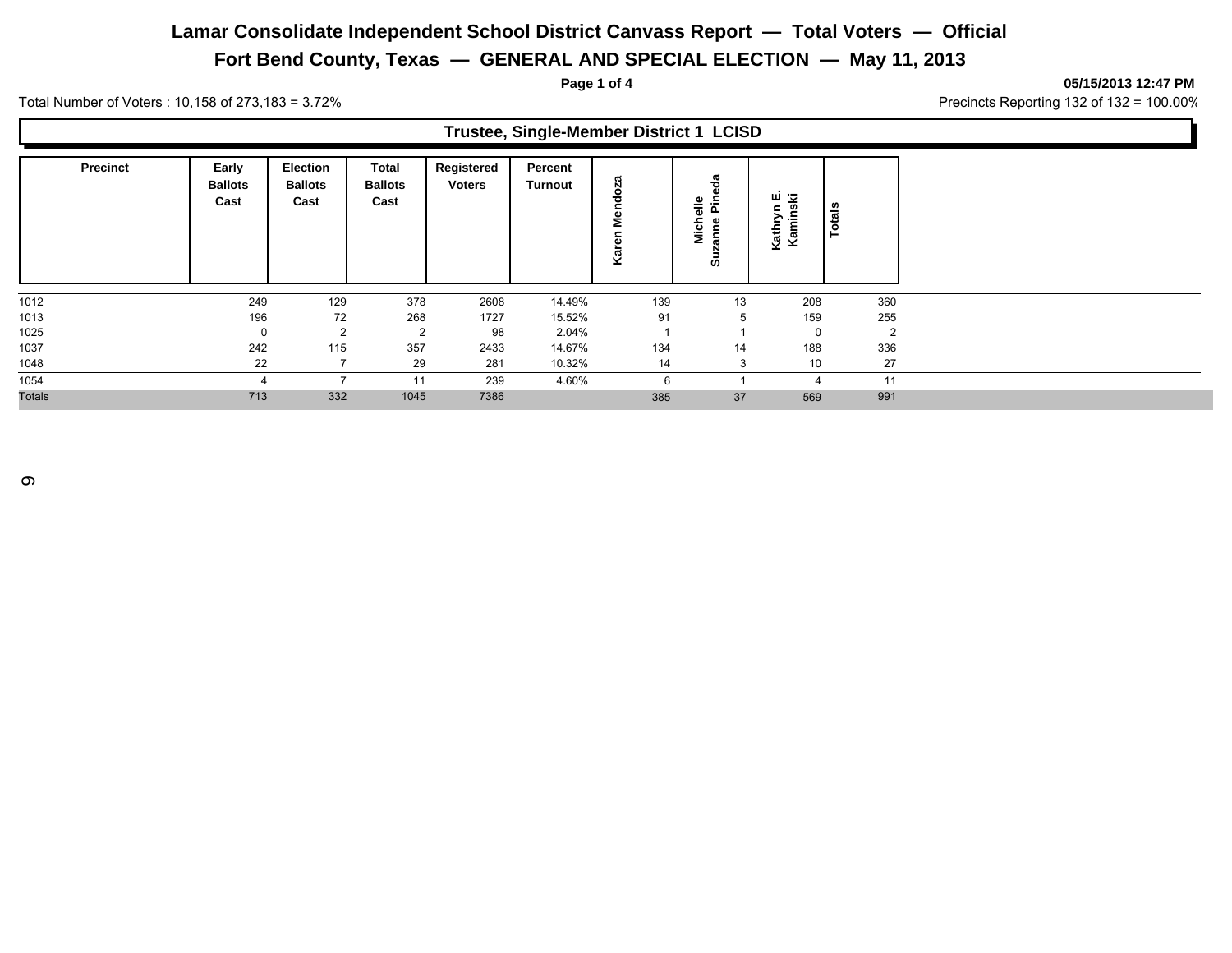**Fort Bend County, Texas — GENERAL AND SPECIAL ELECTION — May 11, 2013**

**Page 2 of 4 05/15/2013 12:47 PM**

T.

Total Number of Voters : 10,158 of 273,183 = 3.72% 2010 37 and 32 of 132 = 100.00%

| Trustee, Single-Member District 2 LCISD |                                 |                                           |                                 |                             |                           |                 |                  |               |  |  |  |
|-----------------------------------------|---------------------------------|-------------------------------------------|---------------------------------|-----------------------------|---------------------------|-----------------|------------------|---------------|--|--|--|
| <b>Precinct</b>                         | Early<br><b>Ballots</b><br>Cast | <b>Election</b><br><b>Ballots</b><br>Cast | Total<br><b>Ballots</b><br>Cast | Registered<br><b>Voters</b> | Percent<br><b>Turnout</b> | ger<br>n<br>Kay | Horstman<br>Beth | <b>Totals</b> |  |  |  |
| 1001                                    |                                 | 3                                         | 7                               | 88                          | 7.95%                     | 4               | $\overline{2}$   | 6             |  |  |  |
| 1072                                    |                                 |                                           |                                 | 97                          | 1.03%                     |                 |                  |               |  |  |  |
| 1076                                    |                                 |                                           | 4                               | 149                         | 2.68%                     |                 | 0                |               |  |  |  |
| 1103                                    | 77                              | 54                                        | 131                             | 2254                        | 5.81%                     | 39              | 92               | 131           |  |  |  |
| 3005                                    | 114                             | 78                                        | 192                             | 2216                        | 8.66%                     | 89              | 77               | 166           |  |  |  |
| 3041                                    | 50                              | 27                                        | 77                              | 1086                        | 7.09%                     | 48              | 29               | 77            |  |  |  |
| 3063                                    | 97                              | 70                                        | 167                             | 2101                        | 7.95%                     | 99              | 68               | 167           |  |  |  |
| 3083                                    | 13                              |                                           | 14                              | 1494                        | 0.94%                     | $\overline{4}$  | 10               | 14            |  |  |  |
| 4082                                    | 15                              | 10                                        | 25                              | 1464                        | 1.71%                     | 11              | 14               | 25            |  |  |  |
| 4117                                    |                                 | 0                                         | $\Omega$                        | 0                           | 00.00%                    | 0               | 0                | 0             |  |  |  |
| <b>Totals</b>                           | 373                             | 245                                       | 618                             | 10949                       |                           | 298             | 292              | 590           |  |  |  |

 $\overline{\phantom{a}}$ 

 $\Gamma$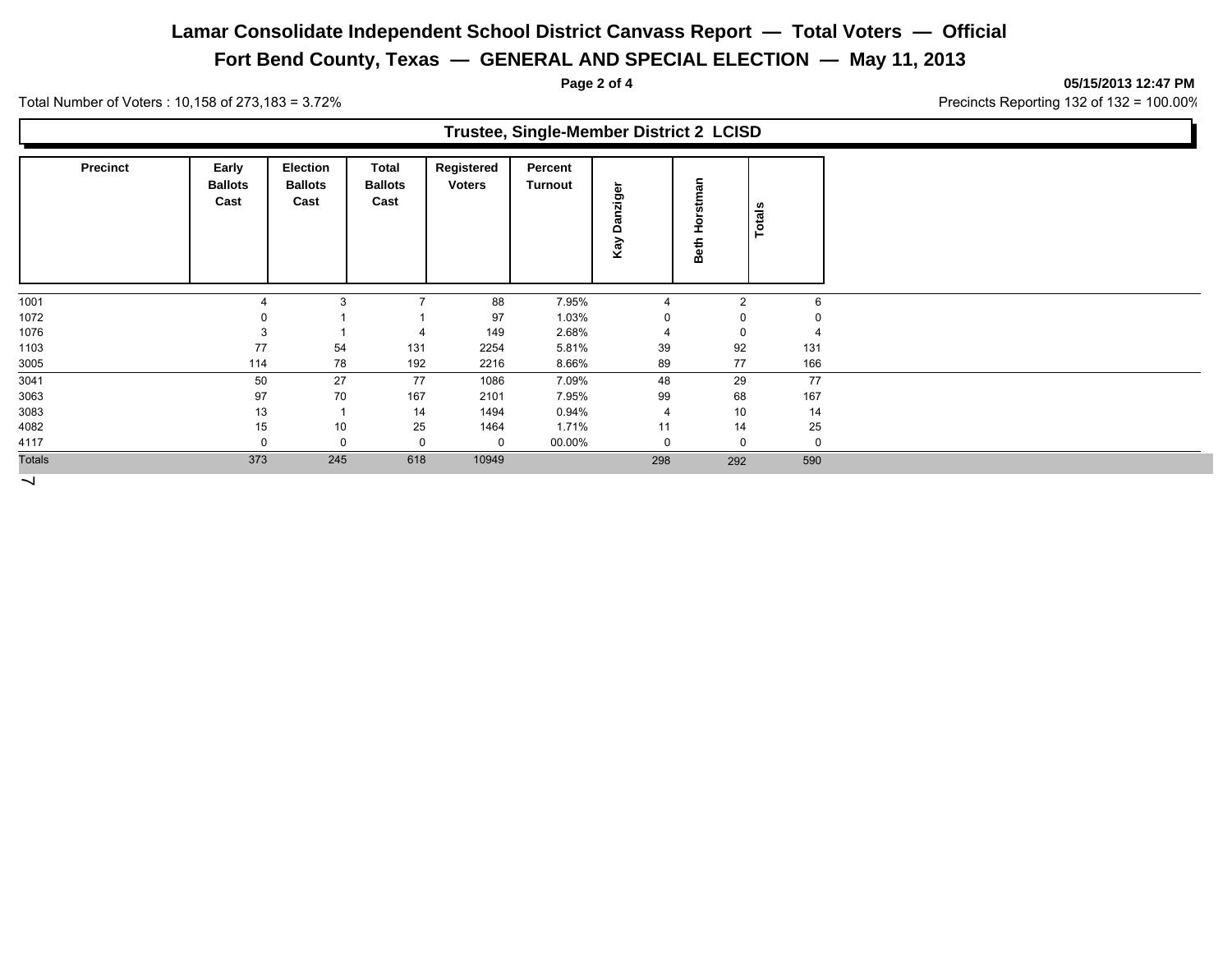**Fort Bend County, Texas — GENERAL AND SPECIAL ELECTION — May 11, 2013**

**Page 3 of 4 05/15/2013 12:47 PM**

Total Number of Voters : 10,158 of 273,183 = 3.72% 2010 37 and 32 of 132 = 100.00%

| Trustee, Single-Member District 3 LCISD |                                 |                                           |                                 |                             |                           |                                         |     |        |  |  |  |
|-----------------------------------------|---------------------------------|-------------------------------------------|---------------------------------|-----------------------------|---------------------------|-----------------------------------------|-----|--------|--|--|--|
| <b>Precinct</b>                         | Early<br><b>Ballots</b><br>Cast | <b>Election</b><br><b>Ballots</b><br>Cast | Total<br><b>Ballots</b><br>Cast | Registered<br><b>Voters</b> | Percent<br><b>Turnout</b> | ∍<br>৯<br>ဖွံ နှံ<br>Gennaro<br>D'Onofr | Fra | Totals |  |  |  |
| 1001                                    | 16                              | 29                                        | 45                              | 731                         | 6.16%                     | 22                                      | 19  | 41     |  |  |  |
| 1040                                    | 42                              | 24                                        | 66                              | 2498                        | 2.64%                     | 11                                      | 52  | 63     |  |  |  |
| 1048                                    | 79                              | 49                                        | 128                             | 1577                        | 8.12%                     | 24                                      | 83  | 107    |  |  |  |
| 1073                                    |                                 | 5                                         | 13                              | 326                         | 3.99%                     |                                         | -6  | 12     |  |  |  |
| 1074                                    | 29                              | 10                                        | 39                              | 732                         | 5.33%                     | 17                                      | 20  | 37     |  |  |  |
| 1103                                    | 16                              | 14                                        | 30                              | 1246                        | 2.41%                     | 16                                      | 14  | 30     |  |  |  |
| <b>Totals</b>                           | 190                             | 131                                       | 321                             | 7110                        |                           | 96                                      | 194 | 290    |  |  |  |

 $\infty$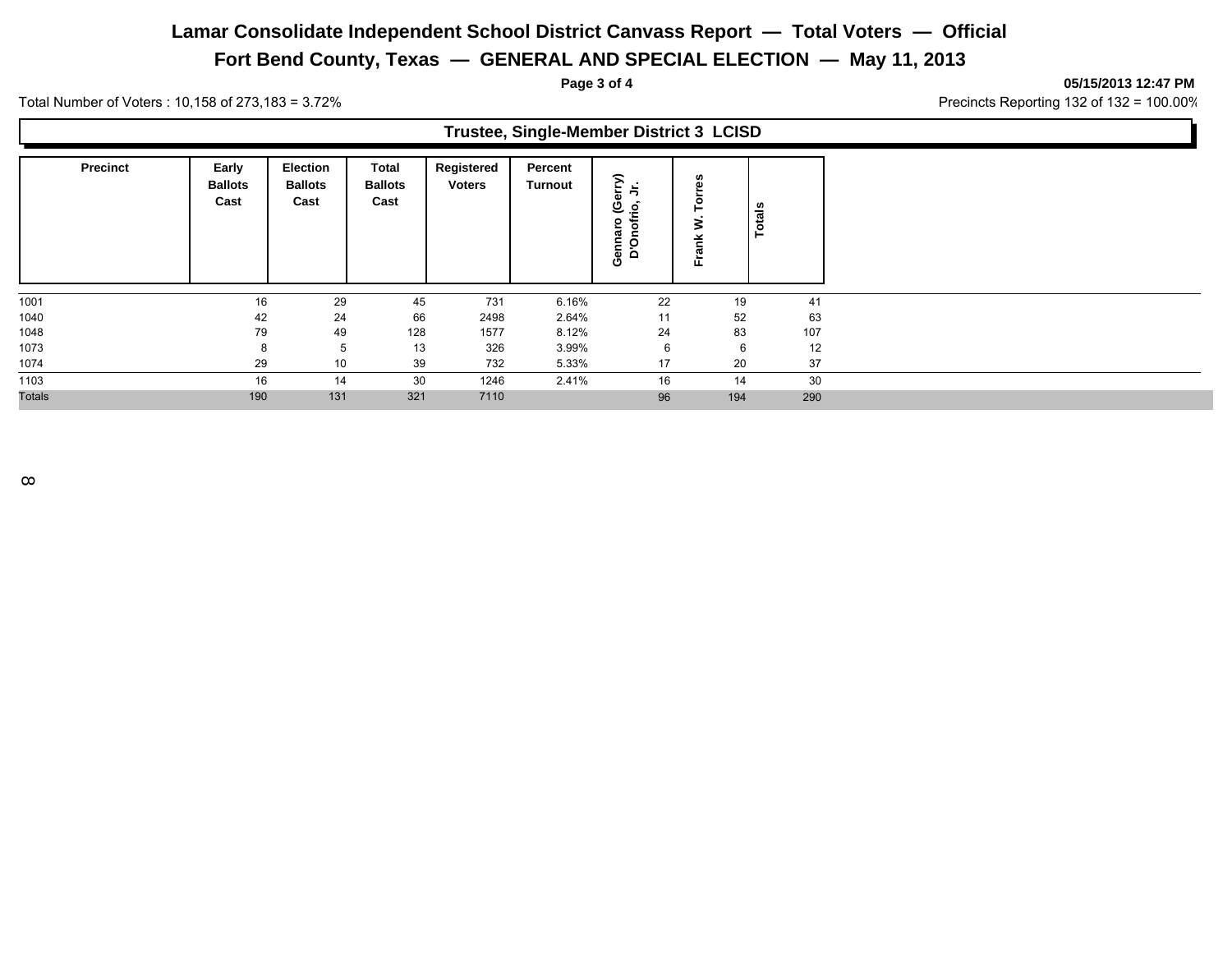**Fort Bend County, Texas — GENERAL AND SPECIAL ELECTION — May 11, 2013**

**Page 4 of 4 05/15/2013 12:47 PM**

Total Number of Voters : 10,158 of 273,183 = 3.72% 2010 37 and 32 of 132 = 100.00%

|        | Trustee, Single-Member District 6 LCISD |                                 |                                    |                                        |                             |                    |                     |                     |               |     |  |  |  |
|--------|-----------------------------------------|---------------------------------|------------------------------------|----------------------------------------|-----------------------------|--------------------|---------------------|---------------------|---------------|-----|--|--|--|
|        | <b>Precinct</b>                         | Early<br><b>Ballots</b><br>Cast | Election<br><b>Ballots</b><br>Cast | <b>Total</b><br><b>Ballots</b><br>Cast | Registered<br><b>Voters</b> | Percent<br>Turnout | razos<br>ن<br>Norma | Anna M.<br>Gonzales | <b>Totals</b> |     |  |  |  |
| 1001   |                                         | 79                              | 65                                 | 144                                    | 786                         | 18.32%             | 36                  | 94                  |               | 130 |  |  |  |
| 1002   |                                         | 21                              | 13                                 | 34                                     | 295                         | 11.53%             | 16                  | 18                  |               | 34  |  |  |  |
| 1010   |                                         | 0                               | 6                                  | 6                                      | 34                          | 17.65%             | 2                   |                     |               | 3   |  |  |  |
| 1013   |                                         | 64                              | 34                                 | 98                                     | 552                         | 17.75%             | 20                  | 63                  |               | 83  |  |  |  |
| 1015   |                                         | 34                              | 26                                 | 60                                     | 609                         | 9.85%              | 28                  | 21                  |               | 49  |  |  |  |
| 1024   |                                         | 13                              | 20                                 | 33                                     | 409                         | 8.07%              | 17                  | 13                  |               | 30  |  |  |  |
| 1025   |                                         | 121                             | 96                                 | 217                                    | 3394                        | 6.39%              | 70                  | 114                 |               | 184 |  |  |  |
| 1037   |                                         | 70                              | 19                                 | 89                                     | 229                         | 38.86%             | 20                  | 61                  |               | 81  |  |  |  |
| 1048   |                                         | 23                              |                                    | 30                                     | 99                          | 30.30%             | 10                  | 16                  |               | 26  |  |  |  |
| 1054   |                                         | 2                               |                                    | 3                                      | 30                          | 10.00%             |                     |                     |               | 2   |  |  |  |
| 1073   |                                         | 126                             | 31                                 | 157                                    | 891                         | 17.62%             | 36                  | 106                 |               | 142 |  |  |  |
| 1834   |                                         | 145                             | 55                                 | 200                                    | 1871                        | 10.69%             | 69                  | 95                  |               | 164 |  |  |  |
| Totals |                                         | 687                             | 373                                | 1071                                   | 9199                        |                    | 318                 | 599                 |               | 917 |  |  |  |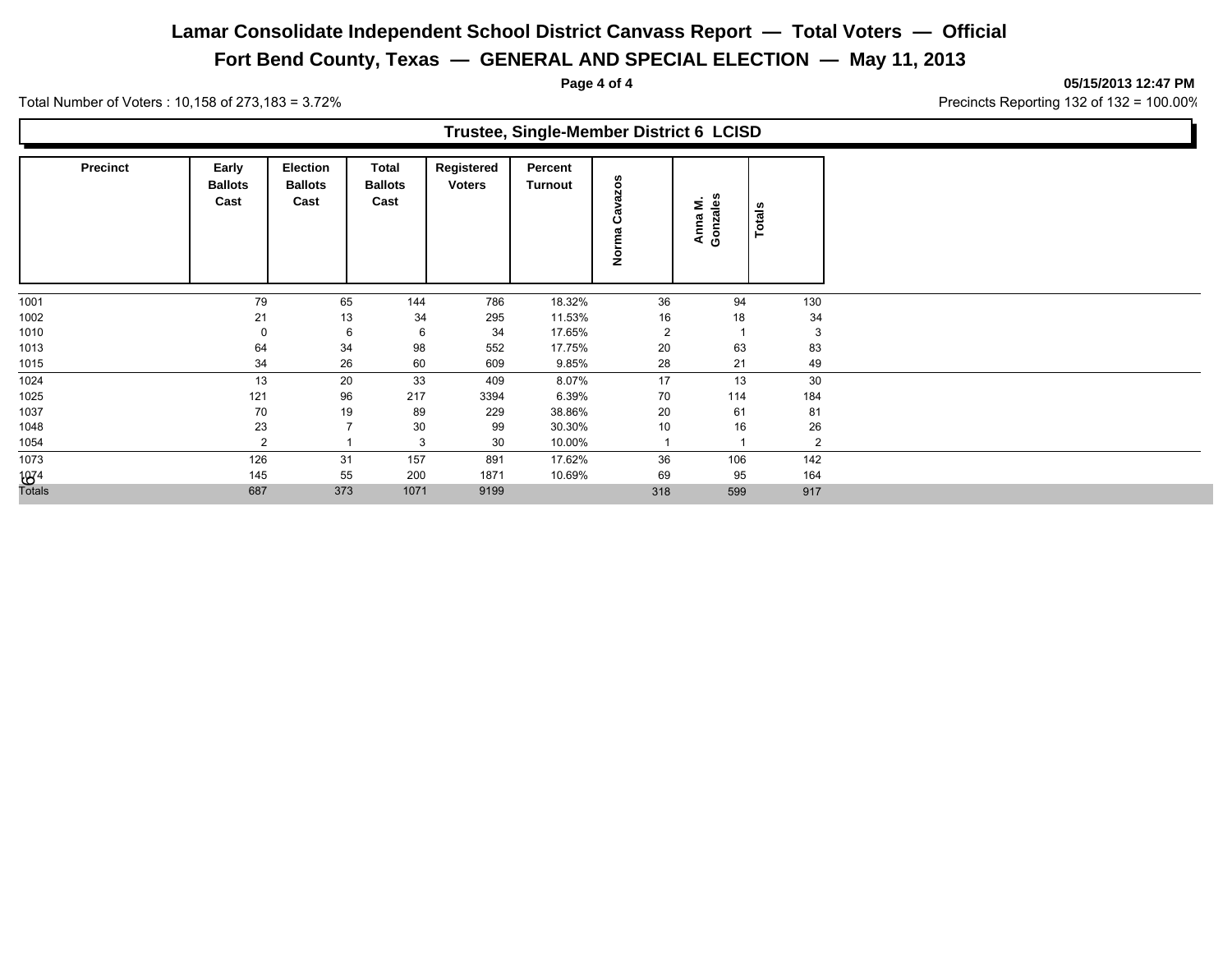**Page 1 of 23**

|           | Total Number of Voters: 10,158 of 273,183 = 3.72%                                                        |                                  |                  |                               |                  |                         |                  | Precincts Reporting 132 of 132 = 100.00% |
|-----------|----------------------------------------------------------------------------------------------------------|----------------------------------|------------------|-------------------------------|------------------|-------------------------|------------------|------------------------------------------|
| Party     | Candidate                                                                                                |                                  | Early            |                               | Election         | Total                   |                  |                                          |
|           | Precinct 1001 (Ballots Cast: 196)                                                                        |                                  |                  |                               |                  |                         |                  |                                          |
|           | Trustee, Single-Member District 2 LCISD, Vote For 1<br>Kay Danziger<br>Beth Horstman                     | $\overline{2}$<br>$\overline{2}$ | 50.00%<br>50.00% | $\overline{2}$<br>$\mathbf 0$ | 100.00%<br>0.00% | 4<br>2                  | 66.67%<br>33.33% |                                          |
|           | Cast Votes:                                                                                              | 4                                | 100.00%          | $\overline{2}$                | 66.67%           | 6                       | 85.71%           |                                          |
|           | <b>Over Votes:</b>                                                                                       | $\mathbf 0$                      | 0.00%            | $\mathbf 0$                   | 0.00%            | $\mathbf 0$             | $0.00\%$         |                                          |
|           | <b>Under Votes:</b>                                                                                      | 0                                | 0.00%            |                               | 33.33%           | $\overline{\mathbf{1}}$ | 14.29%           |                                          |
|           | Trustee, Single-Member District 3 LCISD, Vote For 1<br>Gennaro (Gerry) D'Onofrio, Jr.<br>Frank W. Torres | 10<br>5                          | 66.67%<br>33.33% | 12<br>14                      | 46.15%<br>53.85% | 22<br>19                | 53.66%<br>46.34% |                                          |
|           | Cast Votes:                                                                                              | 15                               | 93.75%           | 26                            | 89.66%           | 41                      | 91.11%           |                                          |
|           | Over Votes:                                                                                              | 0                                | 0.00%            | 0                             | 0.00%            | 0                       | $0.00\%$         |                                          |
|           | <b>Under Votes:</b>                                                                                      |                                  | 6.25%            | 3                             | 10.34%           | 4                       | 8.89%            |                                          |
|           | Trustee, Single-Member District 6 LCISD, Vote For 1<br>Norma Cavazos<br>Anna M. Gonzales                 | 22<br>48                         | 31.43%<br>68.57% | 14<br>46                      | 23.33%<br>76.67% | 36<br>94                | 27.69%<br>72.31% |                                          |
|           | Cast Votes:                                                                                              | 70                               | 88.61%           | 60                            | 92.31%           | 130                     | 90.28%           |                                          |
| $\vec{o}$ | <b>Over Votes:</b>                                                                                       | 0                                | 0.00%            | 0                             | 0.00%            | 0                       | $0.00\%$         |                                          |
|           | <b>Under Votes:</b>                                                                                      | 9                                | 11.39%           | 5                             | 7.69%            | 14                      | 9.72%            |                                          |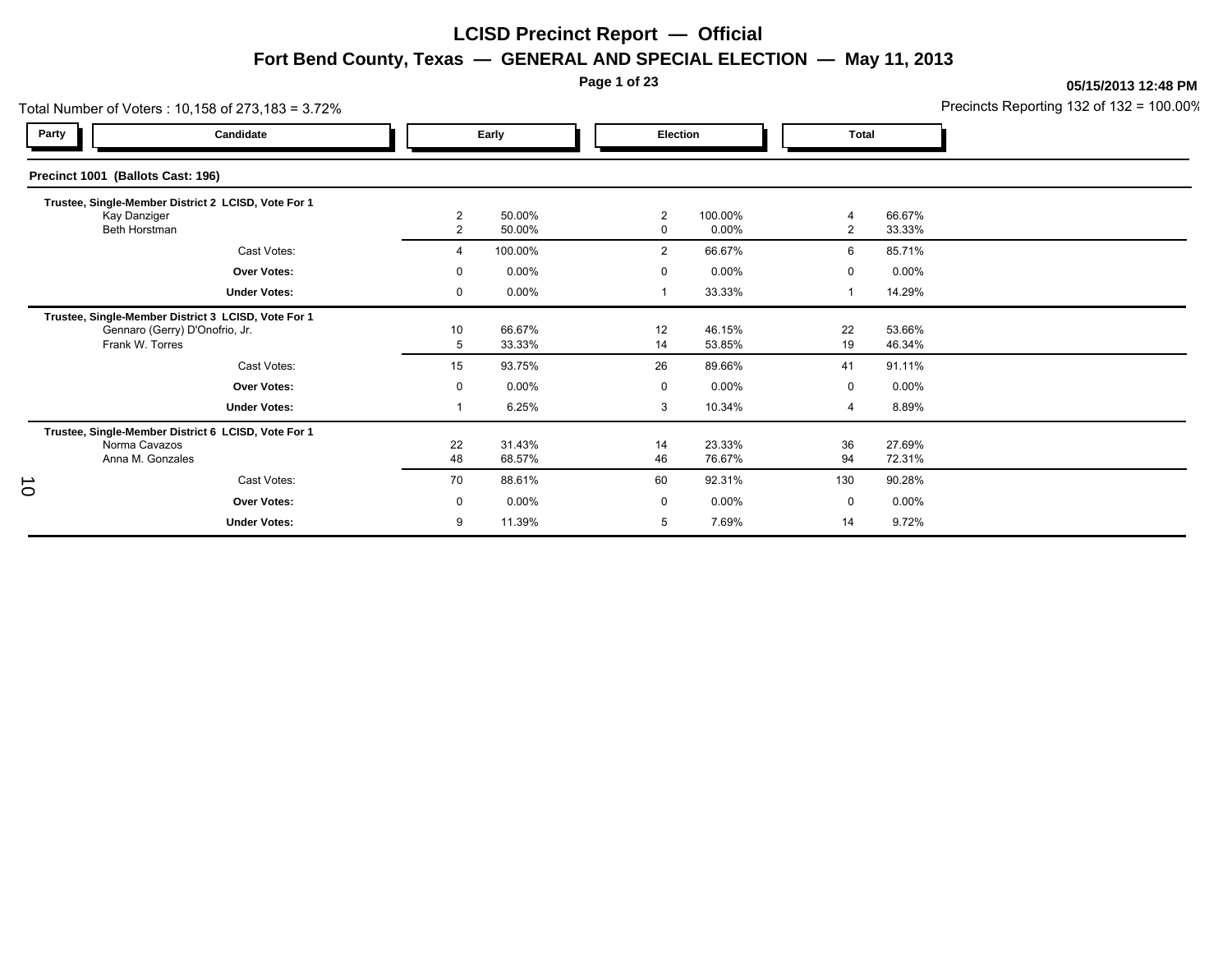|                                  |                                                     | Page 2 of 23 |          |  |  |          |          |  |                                          |          | 05/15/2013 12:48 PM |  |  |
|----------------------------------|-----------------------------------------------------|--------------|----------|--|--|----------|----------|--|------------------------------------------|----------|---------------------|--|--|
|                                  | Total Number of Voters: 10,158 of 273,183 = 3.72%   |              |          |  |  |          |          |  | Precincts Reporting 132 of 132 = 100.00% |          |                     |  |  |
| Party                            | Candidate                                           | Early        |          |  |  | Election |          |  | Total                                    |          |                     |  |  |
| Precinct 1002 (Ballots Cast: 37) |                                                     |              |          |  |  |          |          |  |                                          |          |                     |  |  |
| Norma Cavazos                    | Trustee, Single-Member District 6 LCISD, Vote For 1 | 14           | 66.66%   |  |  | 2        | 15.84%   |  | 16                                       | 47.06%   |                     |  |  |
| Anna M. Gonzales                 |                                                     |              | 33.34%   |  |  | 11       | 84.62%   |  | 18                                       | 52.94%   |                     |  |  |
|                                  | Cast Votes:                                         | 21           | 100.00%  |  |  | 13       | 100.00%  |  | 34                                       | 100.00%  |                     |  |  |
|                                  | Over Votes:                                         | 0            | $0.00\%$ |  |  |          | $0.00\%$ |  | 0                                        | $0.00\%$ |                     |  |  |
|                                  | <b>Under Votes:</b>                                 | 0            | $0.00\%$ |  |  |          | $0.00\%$ |  | 0                                        | $0.00\%$ |                     |  |  |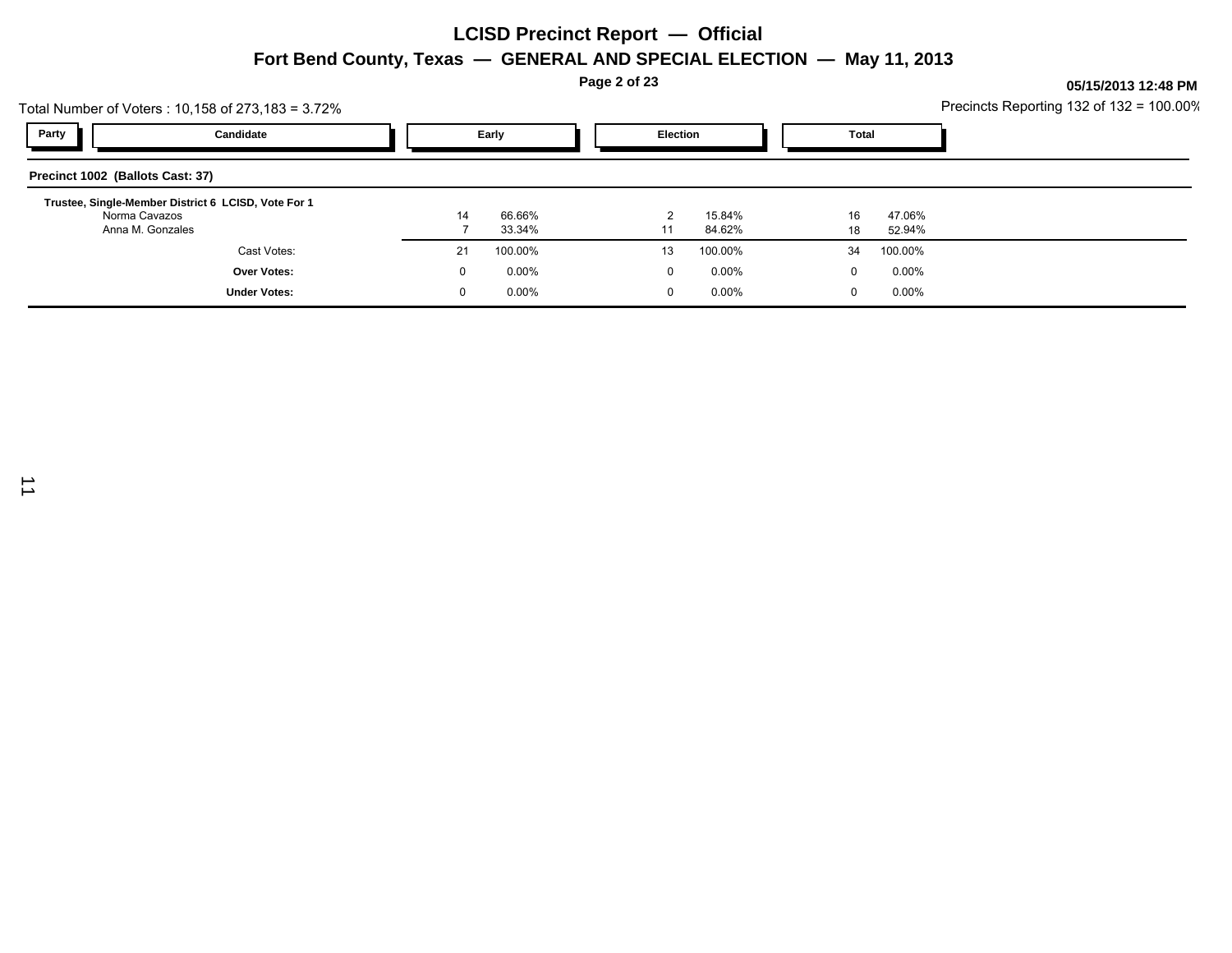**Page 3 of 23**

|                                   | Total Number of Voters : 10,158 of 273,183 = 3.72%  |          |                |  |               |                  |   | $\frac{1}{2}$<br>Precincts Reporting 132 of 132 = 100.00% |  |
|-----------------------------------|-----------------------------------------------------|----------|----------------|--|---------------|------------------|---|-----------------------------------------------------------|--|
| Party                             | Candidate                                           |          | Early          |  |               | <b>Election</b>  |   | Total                                                     |  |
| Precinct 1010 (Ballots Cast: 366) |                                                     |          |                |  |               |                  |   |                                                           |  |
|                                   | Trustee, Single-Member District 6 LCISD, Vote For 1 |          |                |  |               |                  |   |                                                           |  |
| Norma Cavazos                     | Anna M. Gonzales                                    |          | 0.00%<br>0.00% |  | $\mathcal{P}$ | 66.67%<br>33.33% | 2 | 66.67%<br>33.33%                                          |  |
|                                   | Cast Votes:                                         |          | $0.00\%$       |  | 3             | 50.00%           | 3 | 50.00%                                                    |  |
|                                   | <b>Over Votes:</b>                                  | $\Omega$ | $0.00\%$       |  | $\Omega$      | $0.00\%$         | υ | $0.00\%$                                                  |  |
|                                   | <b>Under Votes:</b>                                 |          | $0.00\%$       |  | 3             | 50.00%           | 3 | 50.00%                                                    |  |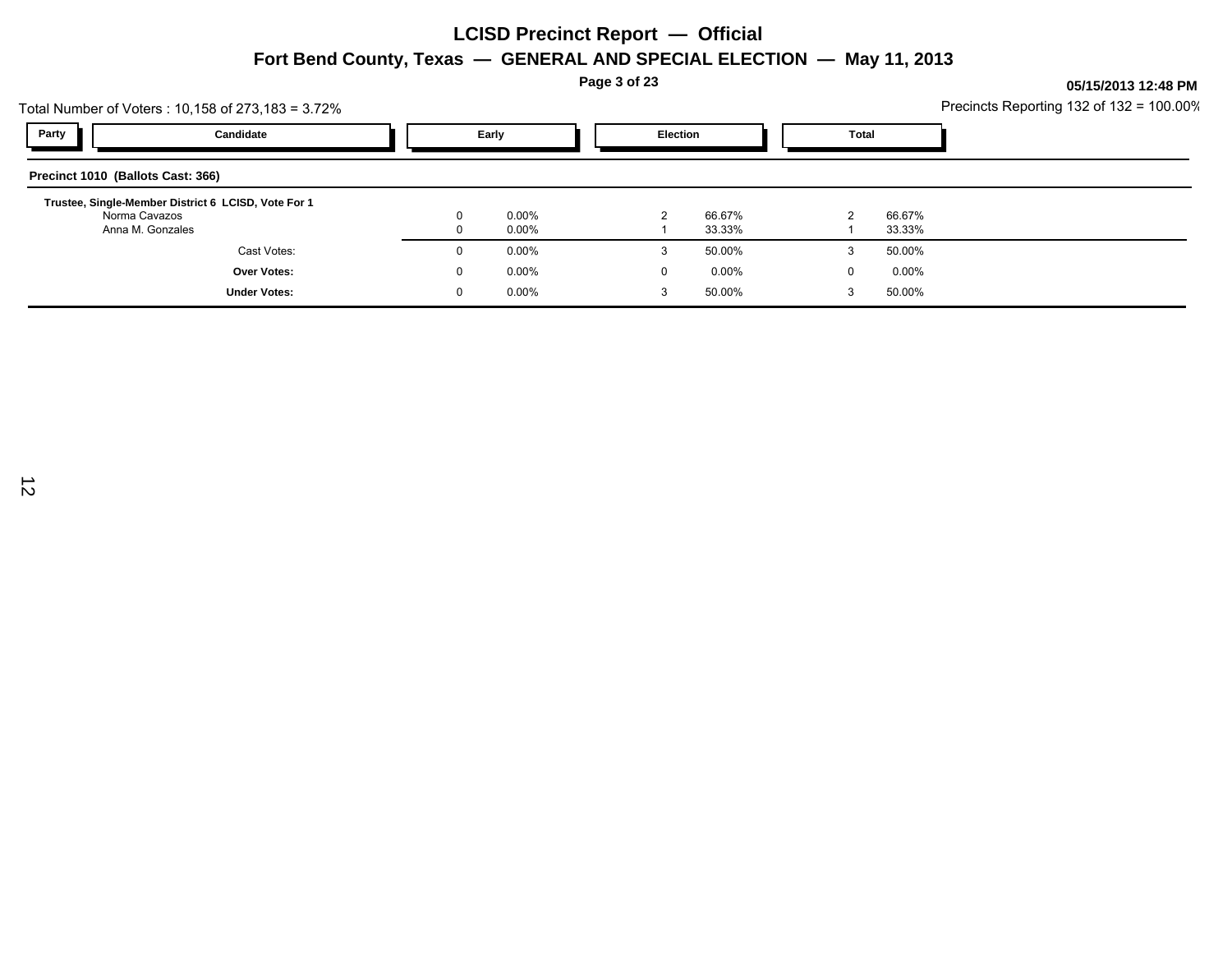**Page 4 of 23**

| Total Number of Voters : 10,158 of 273,183 = 3.72%  |              |          |     |                 |     |          | Precincts Reporting 132 of 132 = 100.00% |
|-----------------------------------------------------|--------------|----------|-----|-----------------|-----|----------|------------------------------------------|
| Party<br>Candidate                                  | Early        |          |     | <b>Election</b> |     | Total    |                                          |
| Precinct 1012 (Ballots Cast: 378)                   |              |          |     |                 |     |          |                                          |
| Trustee, Single-Member District 1 LCISD, Vote For 1 |              |          |     |                 |     |          |                                          |
| Karen Mendoza                                       | 86           | 36.29%   | 53  | 43.09%          | 139 | 38.61%   |                                          |
| Michelle Suzanne Pineda                             |              | 3.80%    |     | 3.25%           | 13  | 3.61%    |                                          |
| Kathryn E. Kaminski                                 | 142          | 59.92%   | 66  | 53.66%          | 208 | 57.78%   |                                          |
| Cast Votes:                                         | 237          | 95.18%   | 123 | 95.35%          | 360 | 95.24%   |                                          |
| Over Votes:                                         | $\mathbf{0}$ | $0.00\%$ | 0   | $0.00\%$        | 0   | $0.00\%$ |                                          |
| <b>Under Votes:</b>                                 | 12           | 4.82%    | 6   | 4.65%           | 18  | 4.76%    |                                          |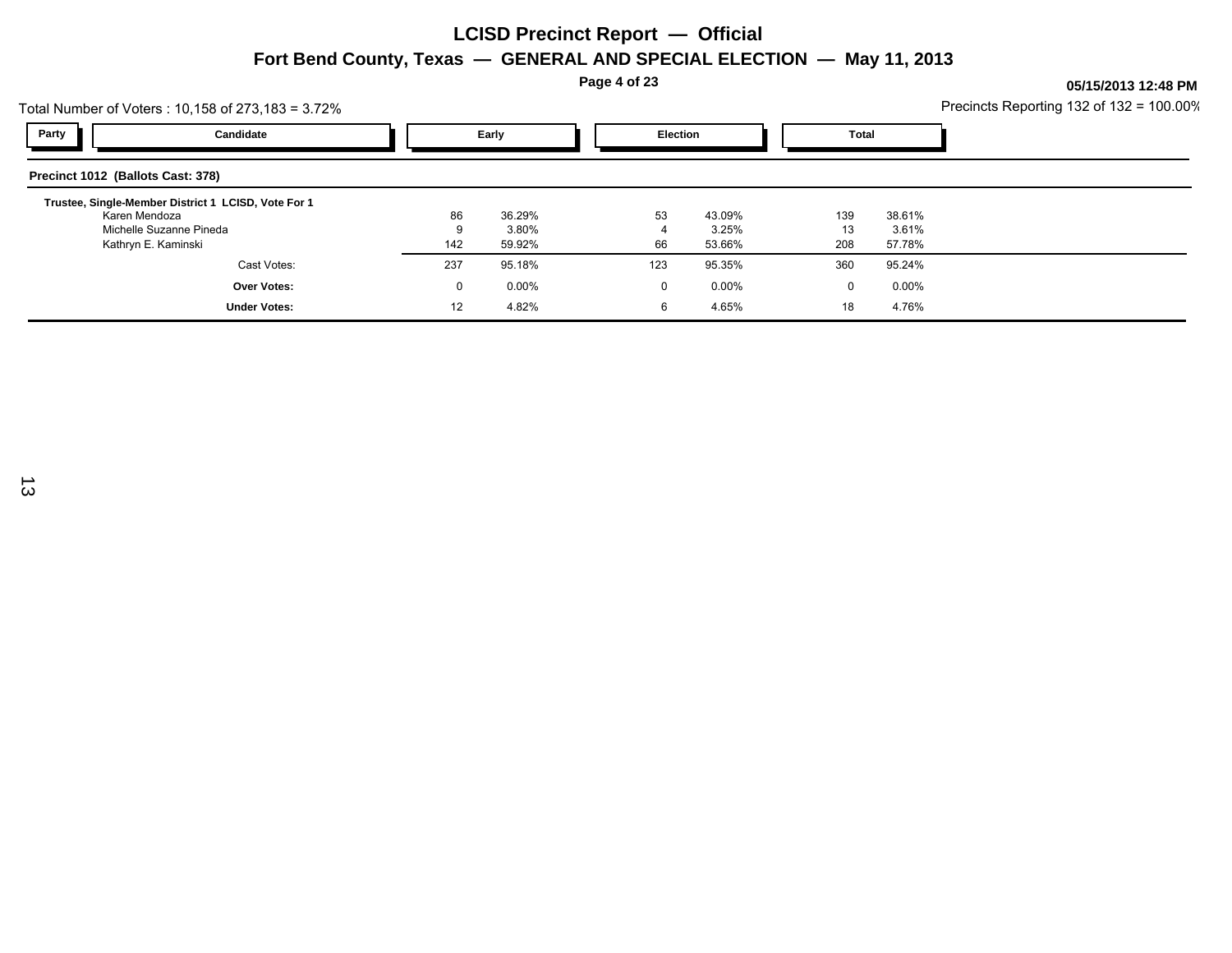**Page 5 of 23**

**05/15/2013 12:48 PM**

|                                   | Total Number of Voters: 10,158 of 273,183 = 3.72%                                                                      |                             |                           |  |                 |                           | Precincts Reporting 132 of 132 = 100.00% |                           |  |
|-----------------------------------|------------------------------------------------------------------------------------------------------------------------|-----------------------------|---------------------------|--|-----------------|---------------------------|------------------------------------------|---------------------------|--|
| Party                             | Candidate                                                                                                              |                             | Early                     |  | <b>Election</b> | <b>Total</b>              |                                          |                           |  |
| Precinct 1013 (Ballots Cast: 368) |                                                                                                                        |                             |                           |  |                 |                           |                                          |                           |  |
|                                   | Trustee, Single-Member District 1 LCISD, Vote For 1<br>Karen Mendoza<br>Michelle Suzanne Pineda<br>Kathryn E. Kaminski | 60<br>$\overline{2}$<br>125 | 32.09%<br>1.07%<br>66.84% |  | 31<br>3<br>34   | 45.59%<br>4.41%<br>50.00% | 91<br>5<br>159                           | 35.69%<br>1.96%<br>62.35% |  |
|                                   | Cast Votes:                                                                                                            | 187                         | 95.41%                    |  | 68              | 94.44%                    | 255                                      | 95.15%                    |  |
|                                   | Over Votes:                                                                                                            | $\mathbf{0}$                | $0.00\%$                  |  | $\mathbf 0$     | $0.00\%$                  | 0                                        | $0.00\%$                  |  |
|                                   | <b>Under Votes:</b>                                                                                                    | 9                           | 4.59%                     |  | $\overline{4}$  | 5.56%                     | 13                                       | 4.85%                     |  |
|                                   | Trustee, Single-Member District 6 LCISD, Vote For 1<br>Norma Cavazos<br>Anna M. Gonzales                               | 11<br>41                    | 21.15%<br>78.85%          |  | 9<br>22         | 29.03%<br>70.97%          | 20<br>63                                 | 24.10%<br>75.90%          |  |
|                                   | Cast Votes:                                                                                                            | 52                          | 81.25%                    |  | 31              | 91.18%                    | 83                                       | 84.69%                    |  |
|                                   | Over Votes:                                                                                                            | $\mathbf 0$                 | $0.00\%$                  |  | 0               | $0.00\%$                  | 0                                        | $0.00\%$                  |  |
|                                   | <b>Under Votes:</b>                                                                                                    | 12                          | 18.75%                    |  | 3               | 8.82%                     | 15                                       | 15.31%                    |  |

14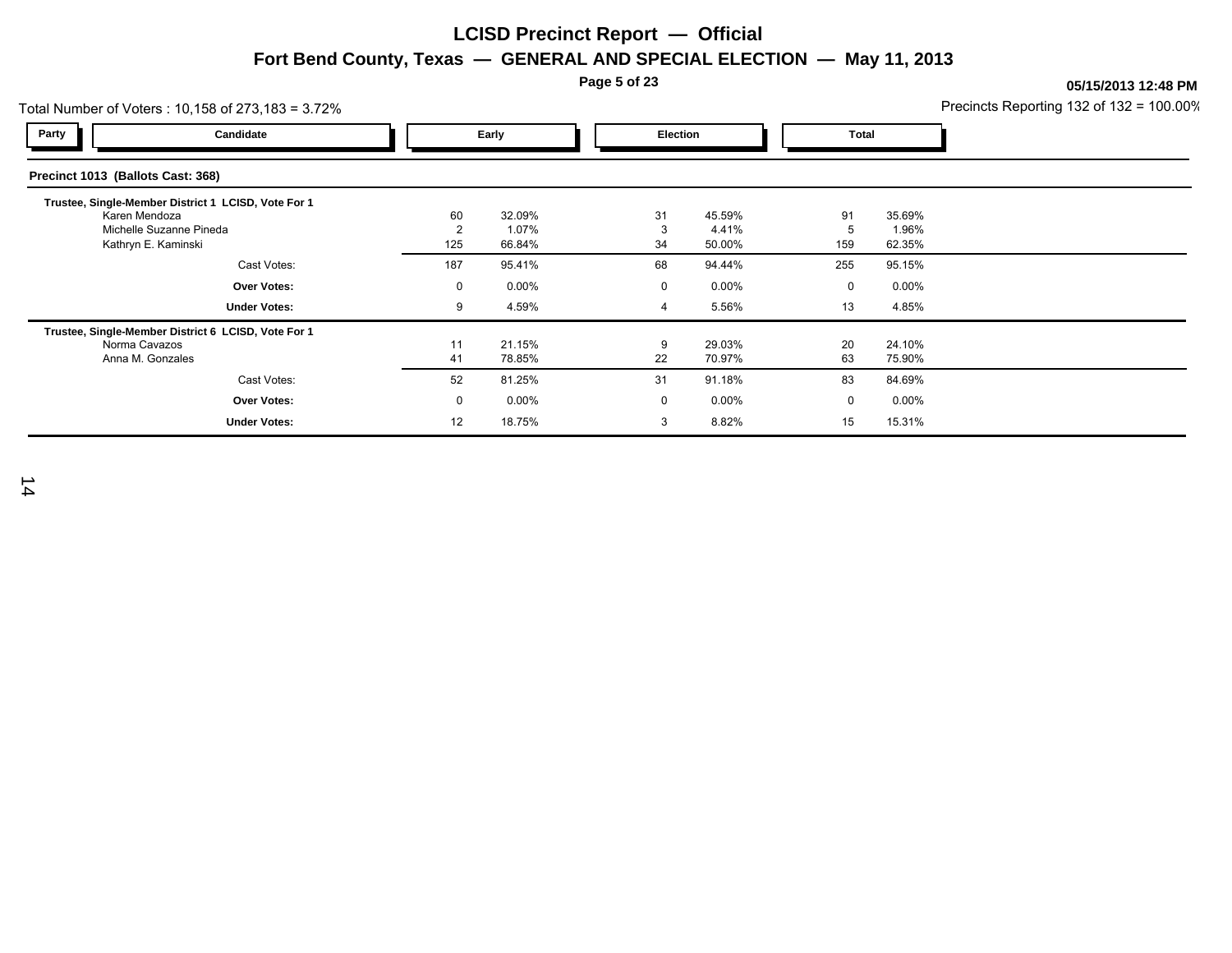**Page 6 of 23**

|                                  | Total Number of Voters : 10,158 of 273,183 = 3.72%  |    |          |  |                 |          |    |               | Precincts Reporting 132 of 132 = 100.00% |
|----------------------------------|-----------------------------------------------------|----|----------|--|-----------------|----------|----|---------------|------------------------------------------|
| Party                            | Candidate                                           |    | Early    |  | <b>Election</b> |          |    | Total         |                                          |
| Precinct 1015 (Ballots Cast: 93) |                                                     |    |          |  |                 |          |    |               |                                          |
| Norma Cavazos                    | Trustee, Single-Member District 6 LCISD, Vote For 1 | 13 | 48.15%   |  | 15              | 68.18%   | 28 | 57.14%        |                                          |
|                                  | Anna M. Gonzales                                    | 14 | 51.85%   |  |                 | 31.82%   | 21 | 42.86%        |                                          |
|                                  | Cast Votes:                                         | 27 | 79.41%   |  | 22              | 84.62%   | 49 | 81.67%        |                                          |
|                                  | Over Votes:                                         | 0  | $0.00\%$ |  | 0               | $0.00\%$ |    | $0.00\%$<br>0 |                                          |
|                                  | <b>Under Votes:</b>                                 |    | 20.59%   |  | 4               | 15.38%   | 11 | 18.33%        |                                          |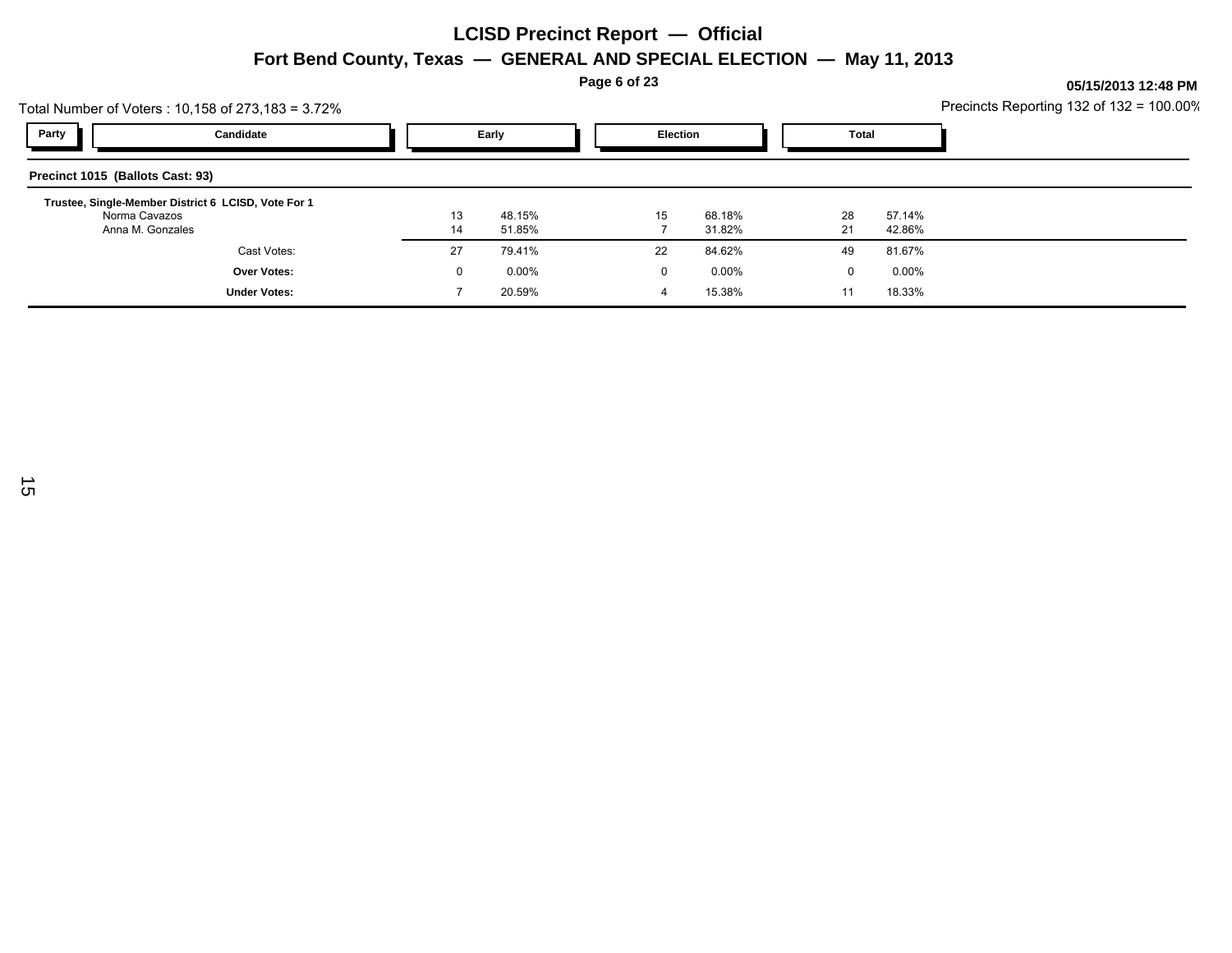**Page 7 of 23**

| Total Number of Voters : 10,158 of 273,183 = 3.72%                   |              |          |  |                 |          |    |          | Precincts Reporting 132 of $132 = 100.00\%$ |
|----------------------------------------------------------------------|--------------|----------|--|-----------------|----------|----|----------|---------------------------------------------|
| Party<br>Candidate                                                   | Early        |          |  | <b>Election</b> |          |    | Total    |                                             |
| Precinct 1024 (Ballots Cast: 60)                                     |              |          |  |                 |          |    |          |                                             |
| Trustee, Single-Member District 6 LCISD, Vote For 1<br>Norma Cavazos | 9            | 69.23%   |  | 8               | 47.06%   | 17 | 56.67%   |                                             |
| Anna M. Gonzales                                                     |              | 30.77%   |  | 9               | 52.94%   | 13 | 43.33%   |                                             |
| Cast Votes:                                                          | 13           | 100.00%  |  | 17              | 85.00%   | 30 | 90.91%   |                                             |
| <b>Over Votes:</b>                                                   | $\mathbf{0}$ | $0.00\%$ |  | 0               | $0.00\%$ | 0  | $0.00\%$ |                                             |
| <b>Under Votes:</b>                                                  | $\Omega$     | $0.00\%$ |  | 3               | 15.00%   | 3  | 9.09%    |                                             |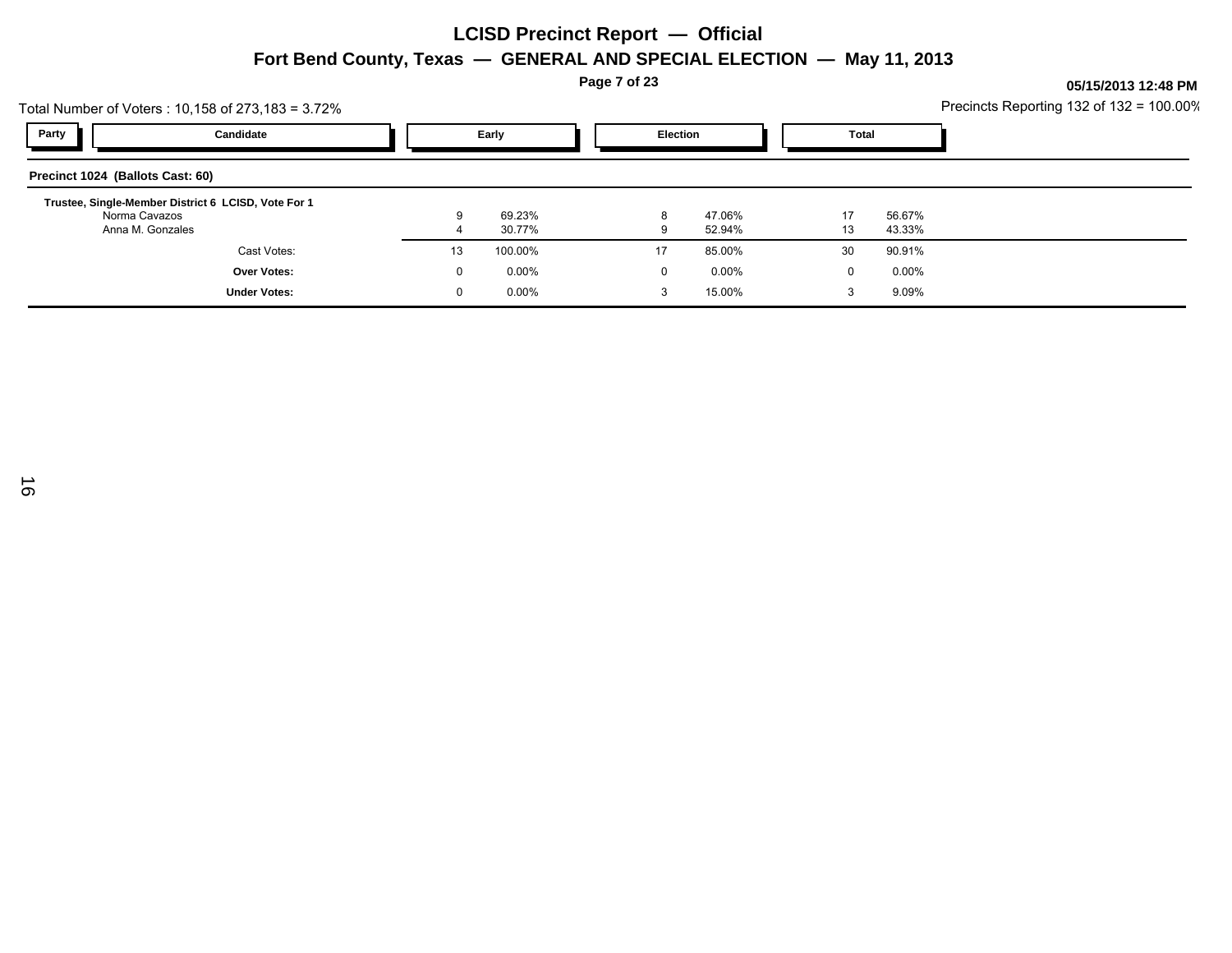**Page 8 of 23**

|                                   | Total Number of Voters: $10,158$ of 273,183 = 3.72%                                                                    |          |                                  |  |                     |                           |                               |                           | Precincts Reporting 132 of 132 = 100.00% |
|-----------------------------------|------------------------------------------------------------------------------------------------------------------------|----------|----------------------------------|--|---------------------|---------------------------|-------------------------------|---------------------------|------------------------------------------|
| Party                             | Candidate                                                                                                              |          | Early                            |  | <b>Election</b>     |                           | Total                         |                           |                                          |
| Precinct 1025 (Ballots Cast: 242) |                                                                                                                        |          |                                  |  |                     |                           |                               |                           |                                          |
|                                   | Trustee, Single-Member District 1 LCISD, Vote For 1<br>Karen Mendoza<br>Michelle Suzanne Pineda<br>Kathryn E. Kaminski |          | $0.00\%$<br>$0.00\%$<br>$0.00\%$ |  |                     | 50.00%<br>50.00%<br>0.00% | 0                             | 50.00%<br>50.00%<br>0.00% |                                          |
|                                   | Cast Votes:<br>Over Votes:                                                                                             | 0<br>0   | $0.00\%$<br>$0.00\%$             |  | $\overline{2}$<br>0 | 100.00%<br>0.00%          | $\overline{2}$<br>$\mathbf 0$ | 100.00%<br>$0.00\%$       |                                          |
|                                   | <b>Under Votes:</b>                                                                                                    | 0        | $0.00\%$                         |  | 0                   | 0.00%                     | 0                             | $0.00\%$                  |                                          |
|                                   | Trustee, Single-Member District 6 LCISD, Vote For 1<br>Norma Cavazos<br>Anna M. Gonzales                               | 48<br>55 | 46.60%<br>53.40%                 |  | 22<br>59            | 27.16%<br>72.84%          | 70<br>114                     | 38.04%<br>61.96%          |                                          |
|                                   | Cast Votes:                                                                                                            | 103      | 85.12%                           |  | 81                  | 84.38%                    | 184                           | 84.79%                    |                                          |
|                                   | Over Votes:                                                                                                            | 0        | 0.00%                            |  | $\Omega$            | 0.00%                     | $\mathbf 0$                   | $0.00\%$                  |                                          |
|                                   | <b>Under Votes:</b>                                                                                                    | 18       | 14.88%                           |  | 15                  | 15.63%                    | 33                            | 15.21%                    |                                          |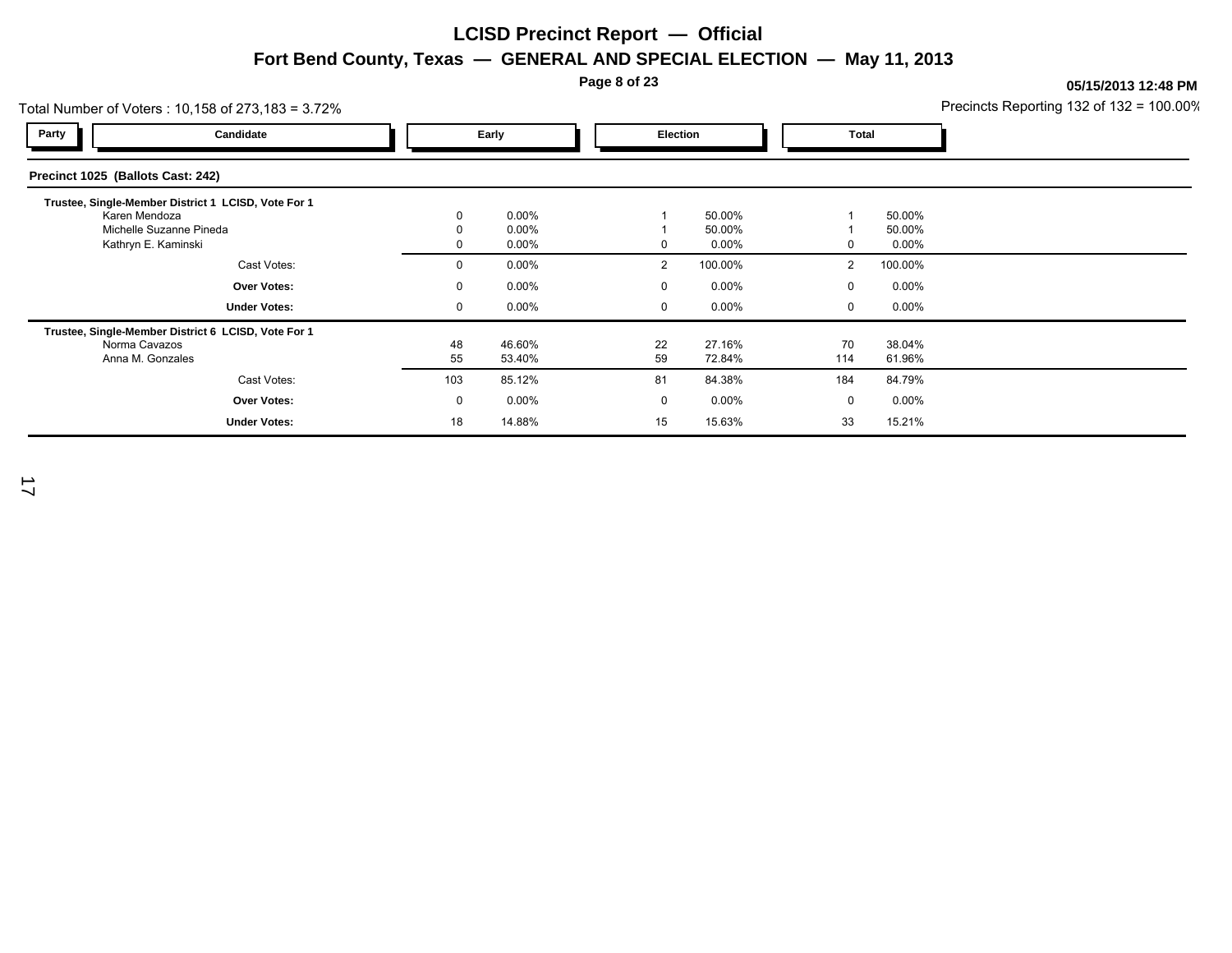**Page 9 of 23**

|                                   | Total Number of Voters : 10,158 of 273,183 = 3.72%                                                    |                |                           |                      |                           |                  |                           | Precincts Reporting 132 of 132 = 100.00% |
|-----------------------------------|-------------------------------------------------------------------------------------------------------|----------------|---------------------------|----------------------|---------------------------|------------------|---------------------------|------------------------------------------|
| Party                             | Candidate                                                                                             |                | Early                     | <b>Election</b>      |                           | Total            |                           |                                          |
| Precinct 1037 (Ballots Cast: 446) |                                                                                                       |                |                           |                      |                           |                  |                           |                                          |
| Karen Mendoza                     | Trustee, Single-Member District 1 LCISD, Vote For 1<br>Michelle Suzanne Pineda<br>Kathryn E. Kaminski | 76<br>8<br>145 | 33.19%<br>3.49%<br>63.32% | 58<br>6<br>43        | 54.21%<br>5.61%<br>40.19% | 134<br>14<br>188 | 39.88%<br>4.17%<br>55.95% |                                          |
|                                   | Cast Votes:                                                                                           | 229            | 94.63%                    | 107                  | 93.04%                    | 336              | 94.12%                    |                                          |
|                                   | Over Votes:                                                                                           | $\mathbf{0}$   | $0.00\%$                  | $\mathbf 0$          | $0.00\%$                  | $\mathbf 0$      | $0.00\%$                  |                                          |
|                                   | <b>Under Votes:</b>                                                                                   | 13             | 5.37%                     | 8                    | 6.96%                     | 21               | 5.88%                     |                                          |
| Norma Cavazos                     | Trustee, Single-Member District 6 LCISD, Vote For 1<br>Anna M. Gonzales                               | 13<br>50       | 20.63%<br>79.37%          | $\overline{7}$<br>11 | 38.89%<br>61.11%          | 20<br>61         | 24.69%<br>75.31%          |                                          |
|                                   | Cast Votes:                                                                                           | 63             | 90.00%                    | 18                   | 94.74%                    | 81               | 91.01%                    |                                          |
|                                   | Over Votes:                                                                                           | $\mathbf 0$    | $0.00\%$                  | $\mathbf 0$          | $0.00\%$                  | 0                | $0.00\%$                  |                                          |
|                                   | <b>Under Votes:</b>                                                                                   |                | 10.00%                    |                      | 5.26%                     | 8                | 8.99%                     |                                          |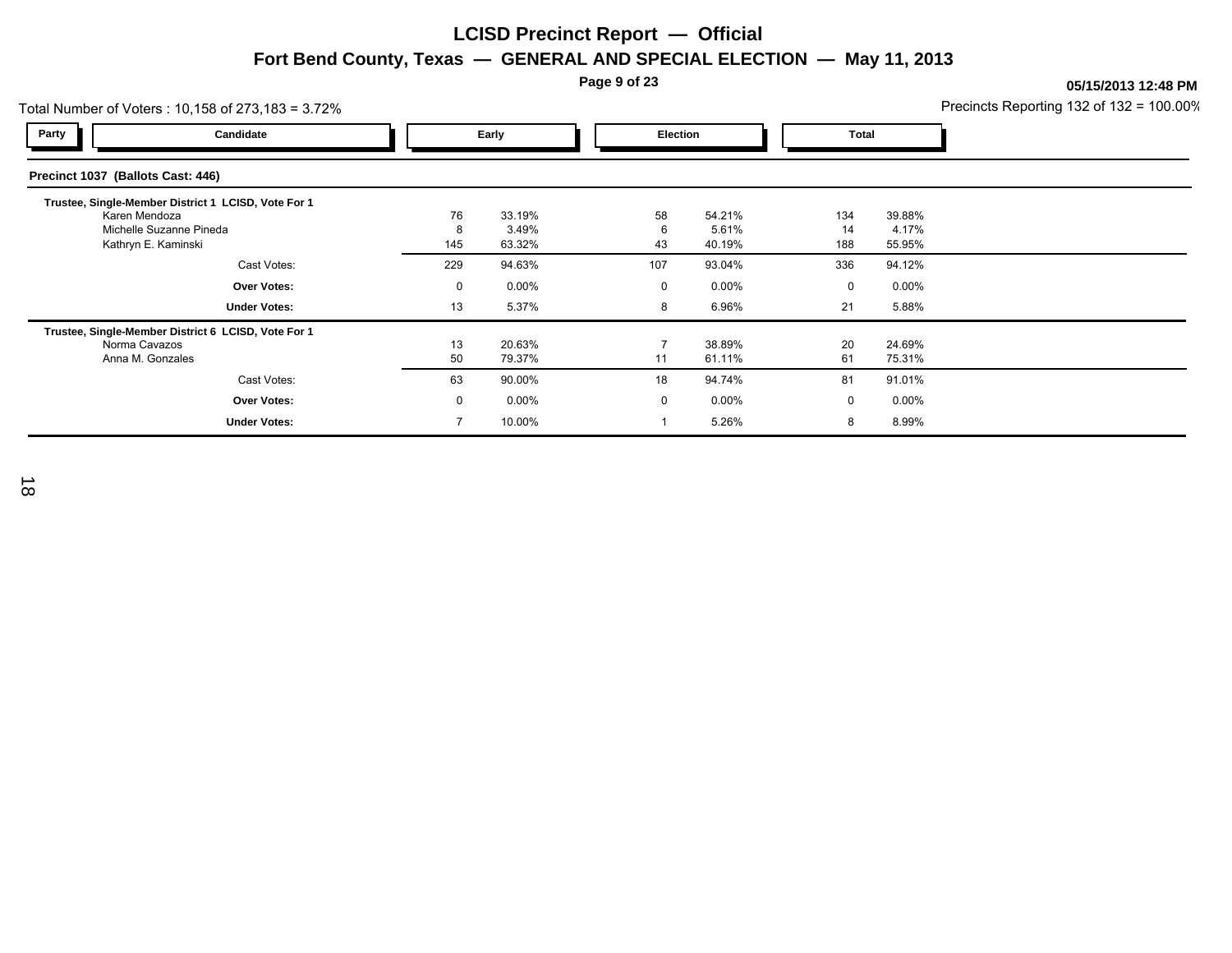**Page 10 of 23**

|                                  | Total Number of Voters : 10,158 of 273,183 = 3.72%                                    |              |          |  |                |                 |  |    |          | Precincts Reporting 132 of 132 = 100.00% |
|----------------------------------|---------------------------------------------------------------------------------------|--------------|----------|--|----------------|-----------------|--|----|----------|------------------------------------------|
| Party                            | Candidate                                                                             |              | Early    |  |                | <b>Election</b> |  |    | Total    |                                          |
| Precinct 1040 (Ballots Cast: 66) |                                                                                       |              |          |  |                |                 |  |    |          |                                          |
|                                  | Trustee, Single-Member District 3 LCISD, Vote For 1<br>Gennaro (Gerry) D'Onofrio, Jr. |              | 17.95%   |  | $\overline{a}$ | 16.67%          |  | 11 | 17.46%   |                                          |
|                                  | Frank W. Torres                                                                       | 32           | 82.05%   |  | 20             | 83.33%          |  | 52 | 82.54%   |                                          |
|                                  | Cast Votes:                                                                           | 39           | 92.86%   |  | 24             | 100.00%         |  | 63 | 95.45%   |                                          |
|                                  | Over Votes:                                                                           | $\mathbf{0}$ | $0.00\%$ |  | 0              | $0.00\%$        |  | 0  | $0.00\%$ |                                          |
|                                  | <b>Under Votes:</b>                                                                   | 3            | 7.14%    |  | 0              | $0.00\%$        |  | 3  | 4.55%    |                                          |
|                                  |                                                                                       |              |          |  |                |                 |  |    |          |                                          |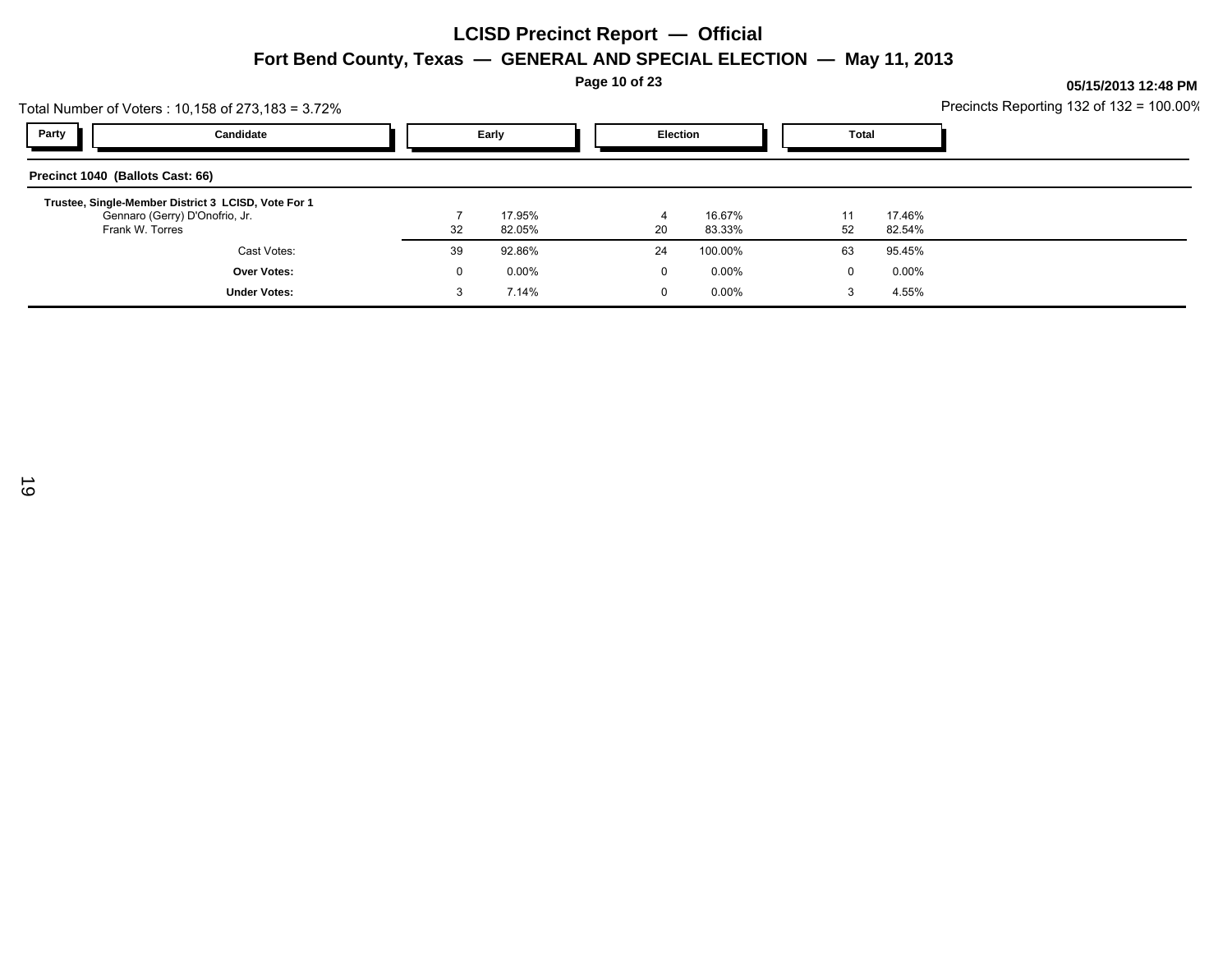**Page 11 of 23**

**05/15/2013 12:48 PM**

Precincts Reporting 132 of 132 = 100.00%

|       | Total Number of Voters: 10,158 of 273,183 = 3.72%                                                        |             |                  |                      |                     |              |                  | Precincts Reporting 132 of 132 = 100.00 |
|-------|----------------------------------------------------------------------------------------------------------|-------------|------------------|----------------------|---------------------|--------------|------------------|-----------------------------------------|
| Party | Candidate                                                                                                |             | Early            | Election             |                     | <b>Total</b> |                  |                                         |
|       | Precinct 1048 (Ballots Cast: 187)                                                                        |             |                  |                      |                     |              |                  |                                         |
|       | Trustee, Single-Member District 1 LCISD, Vote For 1<br>Karen Mendoza                                     | 12          | 60.00%           | $\overline{2}$       | 28.57%              | 14           | 51.85%           |                                         |
|       | Michelle Suzanne Pineda<br>Kathryn E. Kaminski                                                           |             | 5.00%<br>35.00%  | $\overline{2}$<br>3  | 28.57%<br>42.86%    | 3<br>10      | 11.11%<br>37.04% |                                         |
|       | Cast Votes:                                                                                              | 20          | 90.91%           | $\overline{7}$       | 100.00%             | 27           | 93.10%           |                                         |
|       | <b>Over Votes:</b>                                                                                       | $\mathbf 0$ | $0.00\%$         | 0                    | $0.00\%$            | 0            | $0.00\%$         |                                         |
|       | <b>Under Votes:</b>                                                                                      | 2           | 9.09%            | 0                    | $0.00\%$            | 2            | 6.90%            |                                         |
|       | Trustee, Single-Member District 3 LCISD, Vote For 1<br>Gennaro (Gerry) D'Onofrio, Jr.<br>Frank W. Torres | 17<br>47    | 26.56%<br>73.44% | $\overline{7}$<br>36 | 16.28%<br>83.72%    | 24<br>83     | 22.43%<br>77.57% |                                         |
|       | Cast Votes:                                                                                              | 64          | 81.01%           | 43                   | 87.76%              | 107          | 83.59%           |                                         |
|       | <b>Over Votes:</b>                                                                                       | 0           | $0.00\%$         | 0                    | $0.00\%$            | 0            | $0.00\%$         |                                         |
|       | <b>Under Votes:</b>                                                                                      | 15          | 18.99%           | 6                    | 12.24%              | 21           | 16.41%           |                                         |
|       | Trustee, Single-Member District 6 LCISD, Vote For 1<br>Norma Cavazos<br>Anna M. Gonzales                 | 10<br>10    | 50.00%<br>50.00% | $\mathbf 0$<br>6     | $0.00\%$<br>100.00% | 10<br>16     | 38.46%<br>61.54% |                                         |
| SO    | Cast Votes:                                                                                              | 20          | 86.96%           | 6                    | 85.71%              | 26           | 86.67%           |                                         |
|       | Over Votes:                                                                                              | 0           | $0.00\%$         | $\Omega$             | $0.00\%$            | 0            | $0.00\%$         |                                         |
|       | <b>Under Votes:</b>                                                                                      | 3           | 13.04%           |                      | 14.29%              | 4            | 13.33%           |                                         |
|       |                                                                                                          |             |                  |                      |                     |              |                  |                                         |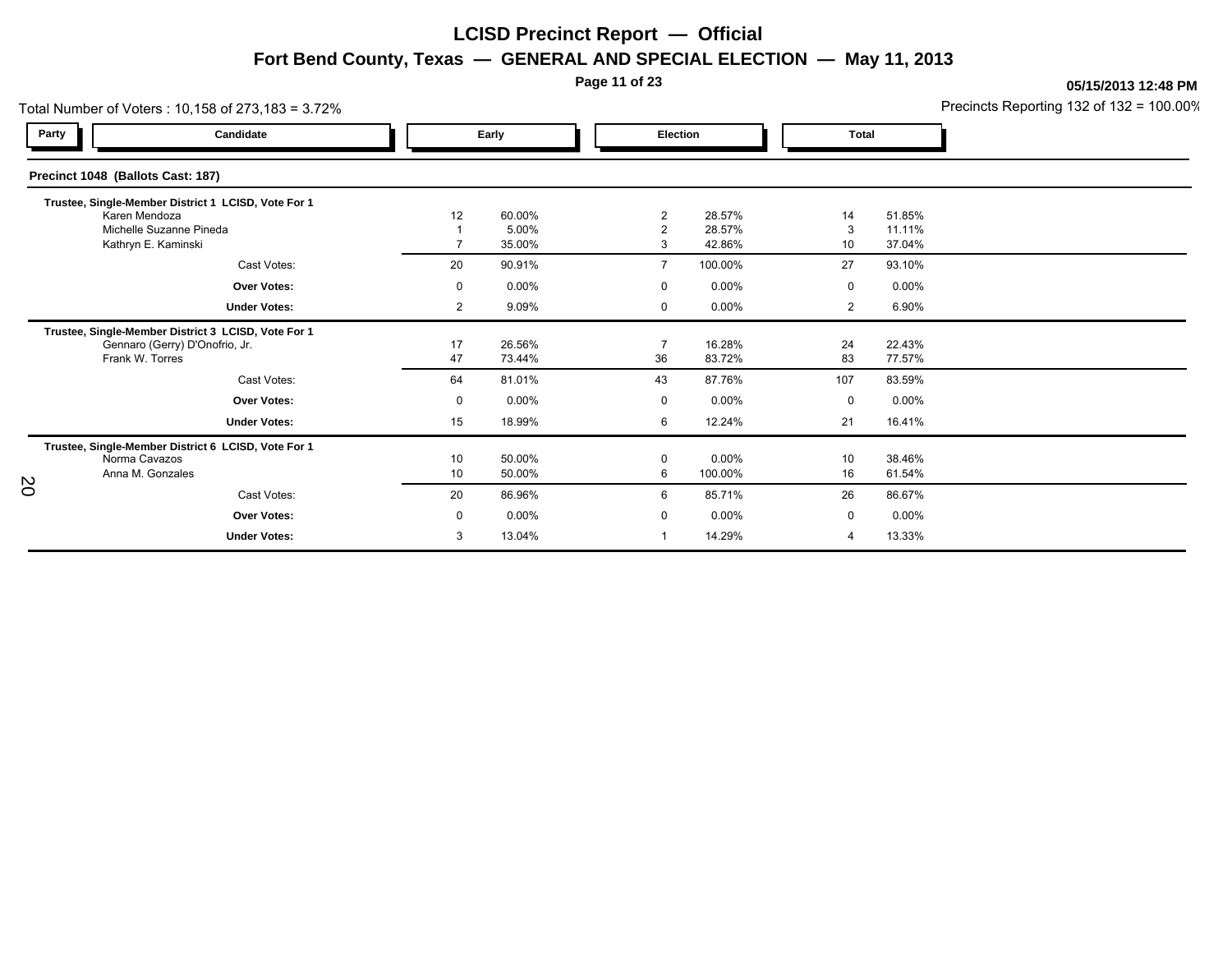**Page 12 of 23**

| Total Number of Voters: 10,158 of 273,183 = 3.72%                                                                      |               |                           |                   |                            |                   |                           | Precincts Reporting 132 of 132 = 100.00% |
|------------------------------------------------------------------------------------------------------------------------|---------------|---------------------------|-------------------|----------------------------|-------------------|---------------------------|------------------------------------------|
| Party<br>Candidate                                                                                                     |               | Early                     | <b>Election</b>   |                            | Total             |                           |                                          |
| Precinct 1054 (Ballots Cast: 20)                                                                                       |               |                           |                   |                            |                   |                           |                                          |
| Trustee, Single-Member District 1 LCISD, Vote For 1<br>Karen Mendoza<br>Michelle Suzanne Pineda<br>Kathryn E. Kaminski |               | 75.00%<br>0.00%<br>25.00% | 3                 | 42.86%<br>14.29%<br>42.86% | 6                 | 54.55%<br>9.09%<br>36.36% |                                          |
| Cast Votes:<br>Over Votes:                                                                                             | 4<br>$\Omega$ | 100.00%<br>$0.00\%$       | $\mathbf{0}$      | 100.00%<br>0.00%           | 11<br>$\mathbf 0$ | 100.00%<br>$0.00\%$       |                                          |
| <b>Under Votes:</b>                                                                                                    | 0             | $0.00\%$                  | 0                 | $0.00\%$                   | 0                 | $0.00\%$                  |                                          |
| Trustee, Single-Member District 6 LCISD, Vote For 1<br>Norma Cavazos<br>Anna M. Gonzales                               | $\Omega$      | $0.00\%$<br>100.00%       |                   | 100.00%<br>$0.00\%$        |                   | 50.00%<br>50.00%          |                                          |
| Cast Votes:                                                                                                            |               | 50.00%                    |                   | 100.00%                    | 2                 | 66.67%                    |                                          |
| Over Votes:<br><b>Under Votes:</b>                                                                                     | $\Omega$      | $0.00\%$<br>50.00%        | $\mathbf{0}$<br>0 | 0.00%<br>0.00%             | 0                 | $0.00\%$<br>33.33%        |                                          |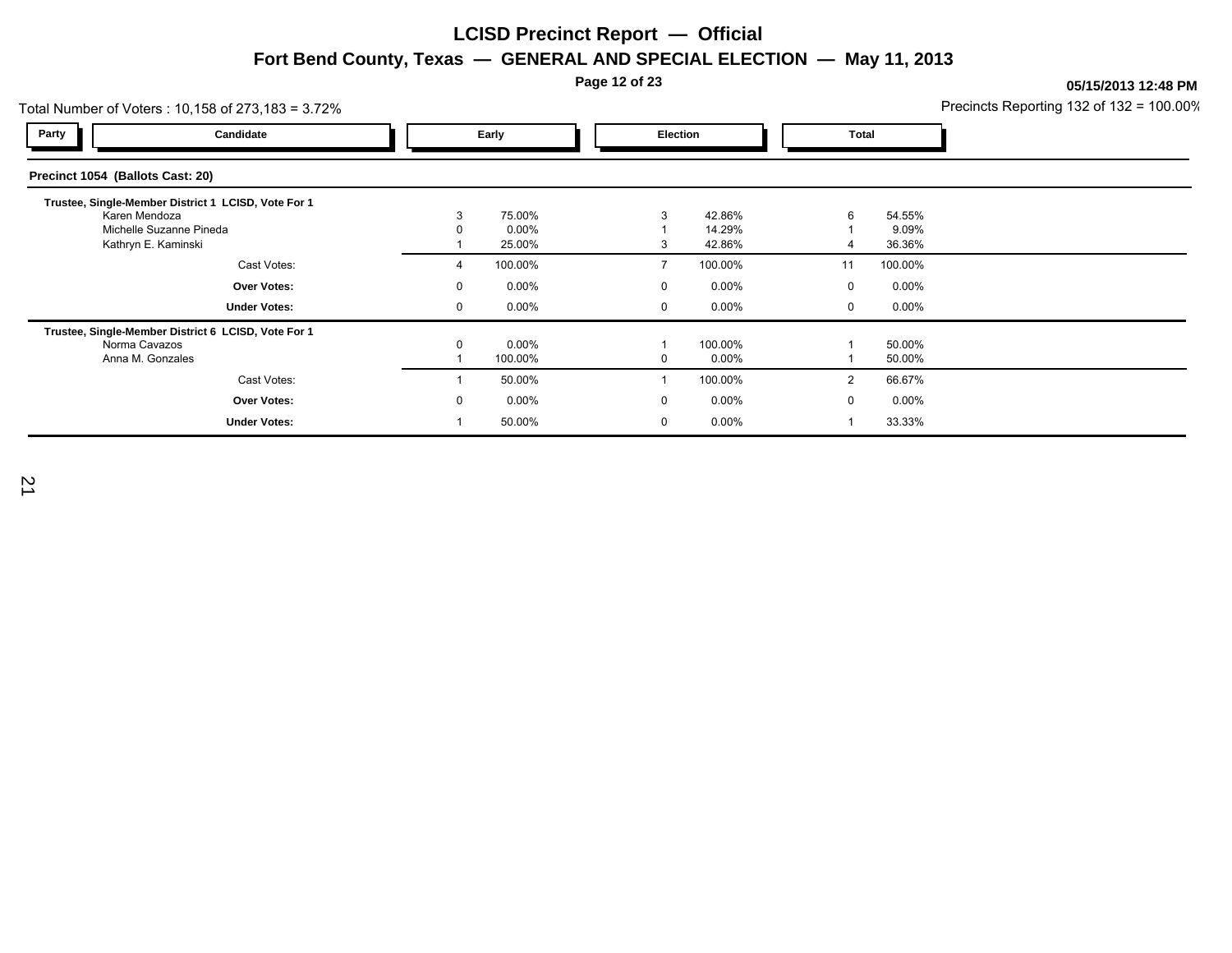**Page 13 of 23**

|                                 | Total Number of Voters : 10,158 of 273,183 = 3.72%  |          |                      |                 |                      |                      |        |                      | Precincts Reporting 132 of 132 = 100.00% |
|---------------------------------|-----------------------------------------------------|----------|----------------------|-----------------|----------------------|----------------------|--------|----------------------|------------------------------------------|
| Party                           | Candidate                                           |          | Early                | <b>Election</b> |                      | Total                |        |                      |                                          |
| Precinct 1072 (Ballots Cast: 1) |                                                     |          |                      |                 |                      |                      |        |                      |                                          |
|                                 | Trustee, Single-Member District 2 LCISD, Vote For 1 |          |                      |                 |                      |                      |        |                      |                                          |
| Kay Danziger<br>Beth Horstman   |                                                     |          | $0.00\%$<br>$0.00\%$ |                 | $\Omega$<br>$\Omega$ | $0.00\%$<br>$0.00\%$ | 0<br>0 | $0.00\%$<br>$0.00\%$ |                                          |
|                                 | Cast Votes:                                         | 0        | $0.00\%$             |                 | 0                    | $0.00\%$             | 0      | $0.00\%$             |                                          |
|                                 | <b>Over Votes:</b>                                  | $\Omega$ | $0.00\%$             |                 | 0                    | $0.00\%$             | 0      | $0.00\%$             |                                          |
|                                 | <b>Under Votes:</b>                                 | $\Omega$ | $0.00\%$             |                 |                      | 100.00%              |        | 100.00%              |                                          |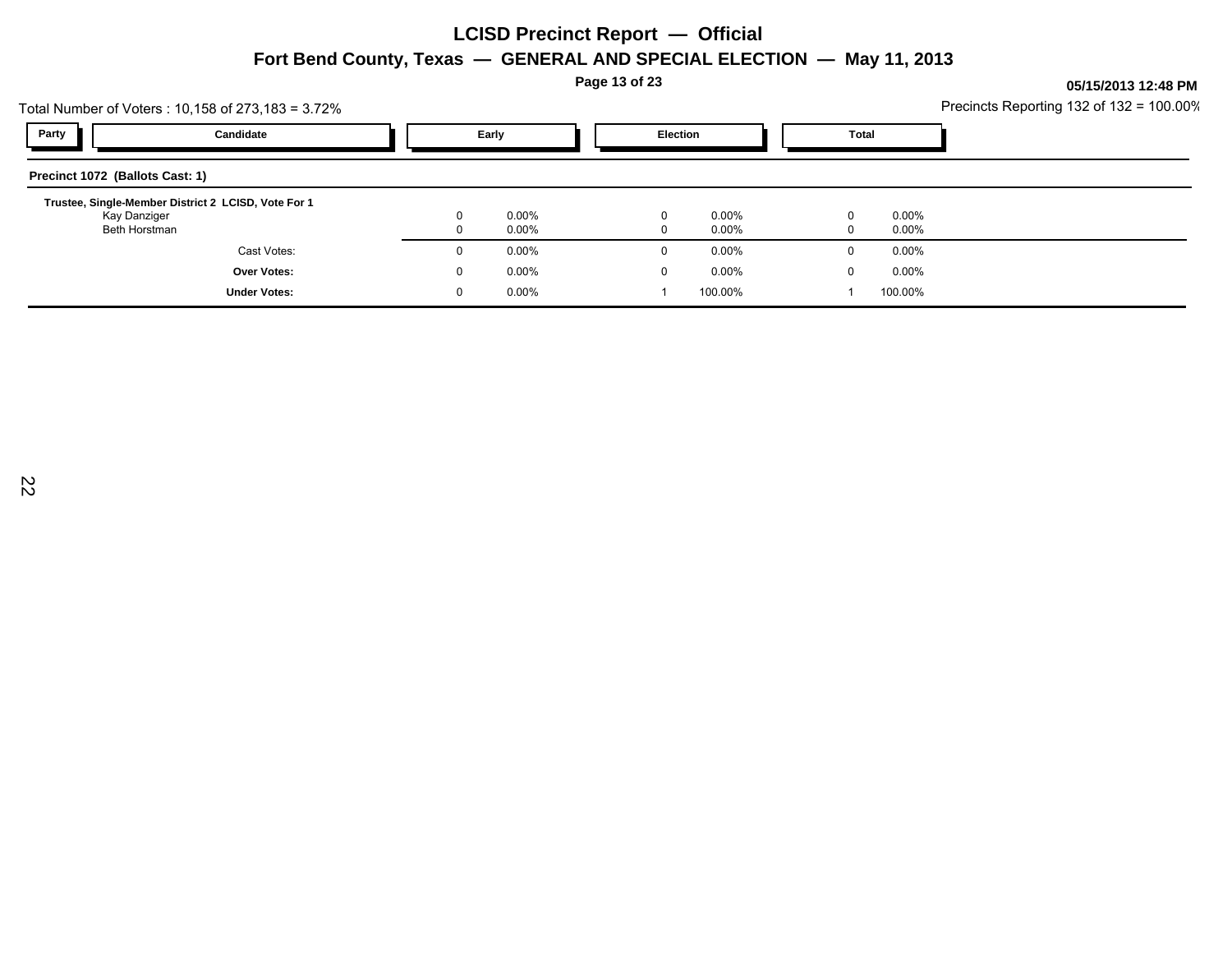**Page 14 of 23**

**05/15/2013 12:48 PM**

|                                   | Total Number of Voters: $10,158$ of 273,183 = 3.72%                                                      |          |                    |  |                 |                   |             | Precincts Reporting 132 of 132 = 100.00% |  |
|-----------------------------------|----------------------------------------------------------------------------------------------------------|----------|--------------------|--|-----------------|-------------------|-------------|------------------------------------------|--|
| Party                             | Candidate                                                                                                |          | Early              |  | <b>Election</b> |                   | Total       |                                          |  |
| Precinct 1073 (Ballots Cast: 170) |                                                                                                          |          |                    |  |                 |                   |             |                                          |  |
|                                   | Trustee, Single-Member District 3 LCISD, Vote For 1<br>Gennaro (Gerry) D'Onofrio, Jr.<br>Frank W. Torres | 6        | 14.29%<br>85.71%   |  | 5               | 100.00%<br>0.00%  | 6<br>6      | 50.00%<br>50.00%                         |  |
|                                   | Cast Votes:                                                                                              |          | 87.50%             |  | 5               | 100.00%           | 12          | 92.31%                                   |  |
|                                   | <b>Over Votes:</b><br><b>Under Votes:</b>                                                                | 0        | $0.00\%$<br>12.50% |  | $\Omega$<br>0   | 0.00%<br>$0.00\%$ | 0           | $0.00\%$<br>7.69%                        |  |
|                                   | Trustee, Single-Member District 6 LCISD, Vote For 1<br>Norma Cavazos<br>Anna M. Gonzales                 | 24<br>91 | 20.87%<br>79.13%   |  | 12<br>15        | 44.44%<br>55.56%  | 36<br>106   | 25.35%<br>74.65%                         |  |
|                                   | Cast Votes:                                                                                              | 115      | 91.27%             |  | 27              | 87.10%            | 142         | 90.45%                                   |  |
|                                   | <b>Over Votes:</b>                                                                                       | $\Omega$ | 0.00%              |  | $\mathbf{0}$    | 0.00%             | $\mathbf 0$ | $0.00\%$                                 |  |
|                                   | <b>Under Votes:</b>                                                                                      | 11       | 8.73%              |  | 4               | 12.90%            | 15          | 9.55%                                    |  |

23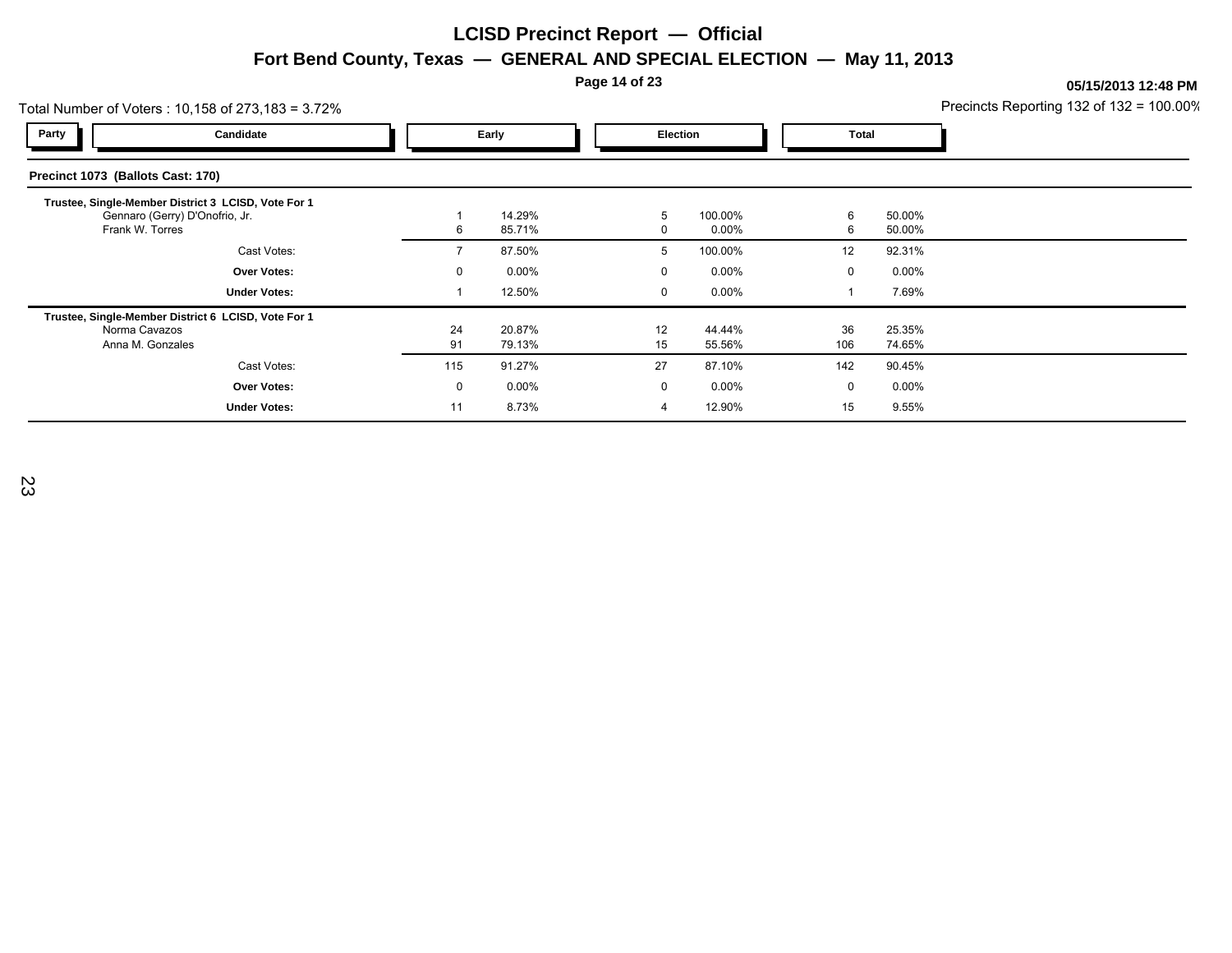**Page 15 of 23**

| Total Number of Voters: 10,158 of 273,183 = 3.72% |                                                                                                          |          |                  |  |             | Precincts Reporting 132 of 132 = 100.00% |              |                  |  |
|---------------------------------------------------|----------------------------------------------------------------------------------------------------------|----------|------------------|--|-------------|------------------------------------------|--------------|------------------|--|
| Party                                             | Candidate                                                                                                |          | Early            |  | Election    |                                          | <b>Total</b> |                  |  |
| Precinct 1074 (Ballots Cast: 239)                 |                                                                                                          |          |                  |  |             |                                          |              |                  |  |
|                                                   | Trustee, Single-Member District 3 LCISD, Vote For 1<br>Gennaro (Gerry) D'Onofrio, Jr.<br>Frank W. Torres | 10<br>17 | 37.04%<br>62.96% |  | 3           | 70.00%<br>30.00%                         | 17<br>20     | 45.95%<br>54.05% |  |
|                                                   | Cast Votes:                                                                                              | 27       | 93.10%           |  | 10          | 100.00%                                  | 37           | 94.87%           |  |
|                                                   | <b>Over Votes:</b>                                                                                       | 0        | 0.00%            |  | $\mathbf 0$ | $0.00\%$                                 | 0            | $0.00\%$         |  |
|                                                   | <b>Under Votes:</b>                                                                                      | 2        | 6.90%            |  | $\mathbf 0$ | $0.00\%$                                 | 2            | 5.13%            |  |
|                                                   | Trustee, Single-Member District 6 LCISD, Vote For 1<br>Norma Cavazos<br>Anna M. Gonzales                 | 47<br>69 | 40.52%<br>59.48% |  | 22<br>26    | 45.83%<br>54.17%                         | 69<br>95     | 42.07%<br>57.93% |  |
|                                                   | Cast Votes:                                                                                              | 116      | 80.00%           |  | 48          | 87.27%                                   | 164          | 82.00%           |  |
|                                                   | Over Votes:                                                                                              | 0        | 0.00%            |  | $\mathbf 0$ | $0.00\%$                                 | 0            | $0.00\%$         |  |
|                                                   | <b>Under Votes:</b>                                                                                      | 29       | 20.00%           |  |             | 12.73%                                   | 36           | 18.00%           |  |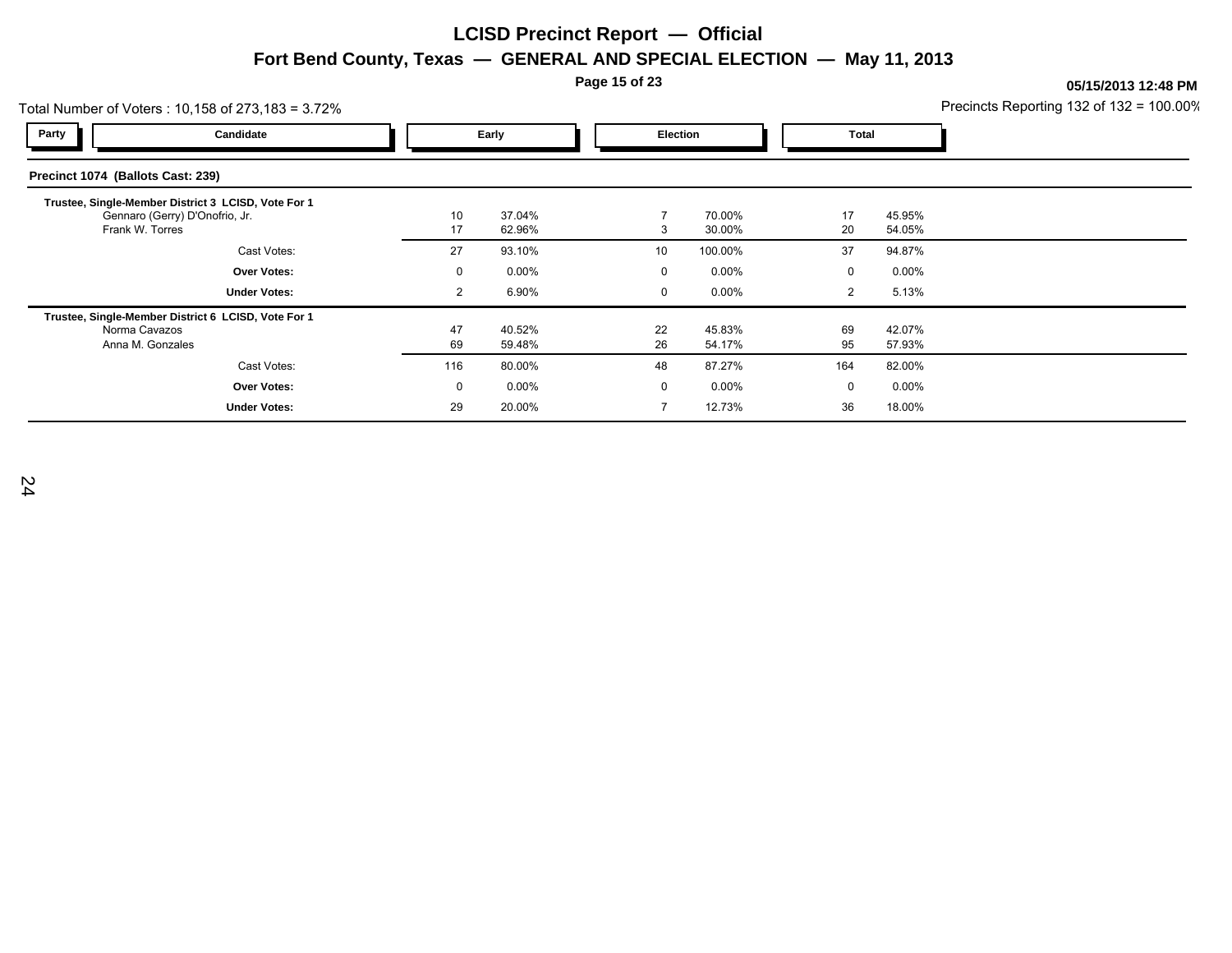**Page 16 of 23**

|                                 | Total Number of Voters : 10,158 of 273,183 = 3.72%  |              |                     |  |                 |                     |  |        |                  | Precincts Reporting 132 of 132 = 100.00% |
|---------------------------------|-----------------------------------------------------|--------------|---------------------|--|-----------------|---------------------|--|--------|------------------|------------------------------------------|
| Party                           | Candidate                                           |              | Early               |  | <b>Election</b> |                     |  | Total  |                  |                                          |
| Precinct 1076 (Ballots Cast: 4) |                                                     |              |                     |  |                 |                     |  |        |                  |                                          |
|                                 | Trustee, Single-Member District 2 LCISD, Vote For 1 |              |                     |  |                 |                     |  |        |                  |                                          |
| Kay Danziger<br>Beth Horstman   |                                                     |              | 100.00%<br>$0.00\%$ |  | $\Omega$        | 100.00%<br>$0.00\%$ |  | 4<br>0 | 100.00%<br>0.00% |                                          |
|                                 | Cast Votes:                                         | 3            | 100.00%             |  |                 | 100.00%             |  |        | 100.00%          |                                          |
|                                 |                                                     |              |                     |  |                 |                     |  | 4      |                  |                                          |
|                                 | Over Votes:                                         | $\mathbf{0}$ | $0.00\%$            |  | 0               | $0.00\%$            |  | 0      | $0.00\%$         |                                          |
|                                 | <b>Under Votes:</b>                                 | 0            | $0.00\%$            |  | 0               | $0.00\%$            |  | 0      | $0.00\%$         |                                          |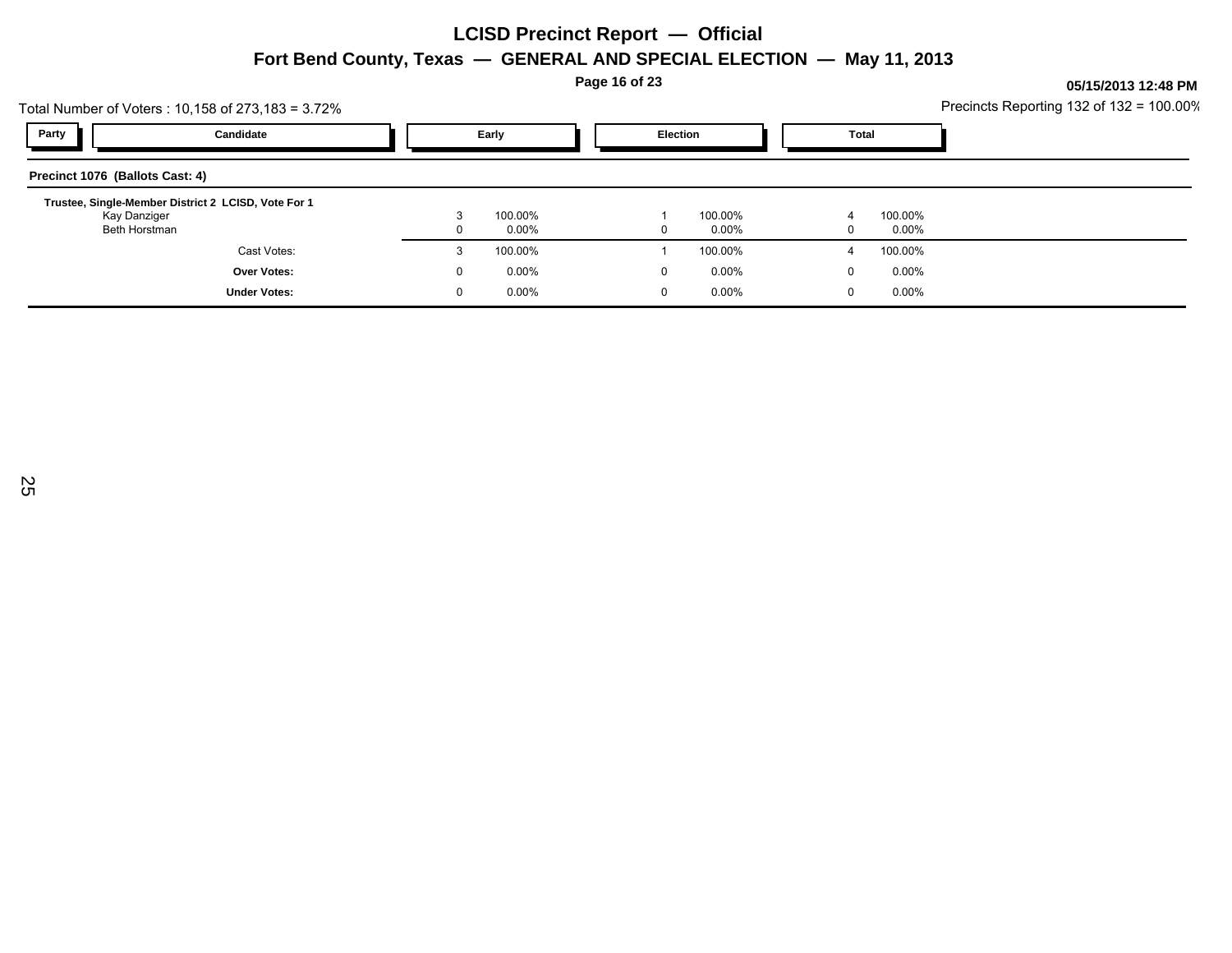**Page 17 of 23**

|                                   | Total Number of Voters: $10,158$ of 273,183 = 3.72%                                                      |          |                  |  |                 |                  |          | Precincts Reporting 132 of 132 = 100.00% |  |
|-----------------------------------|----------------------------------------------------------------------------------------------------------|----------|------------------|--|-----------------|------------------|----------|------------------------------------------|--|
| Party                             | Candidate                                                                                                |          | Early            |  | <b>Election</b> |                  |          | Total                                    |  |
| Precinct 1103 (Ballots Cast: 161) |                                                                                                          |          |                  |  |                 |                  |          |                                          |  |
| Kay Danziger<br>Beth Horstman     | Trustee, Single-Member District 2 LCISD, Vote For 1                                                      | 28<br>49 | 36.36%<br>63.64% |  | 11<br>43        | 20.37%<br>79.63% | 39<br>92 | 29.77%<br>70.23%                         |  |
|                                   | Cast Votes:                                                                                              | 77       | 100.00%          |  | 54              | 100.00%          | 131      | 100.00%                                  |  |
|                                   | Over Votes:                                                                                              | 0        | $0.00\%$         |  | 0               | 0.00%            | 0        | $0.00\%$                                 |  |
|                                   | <b>Under Votes:</b>                                                                                      | $\Omega$ | $0.00\%$         |  | 0               | $0.00\%$         | 0        | $0.00\%$                                 |  |
|                                   | Trustee, Single-Member District 3 LCISD, Vote For 1<br>Gennaro (Gerry) D'Onofrio, Jr.<br>Frank W. Torres | 6<br>10  | 37.50%<br>62.50% |  | 10              | 71.43%<br>28.57% | 16<br>14 | 53.33%<br>46.67%                         |  |
|                                   | Cast Votes:                                                                                              | 16       | 100.00%          |  | 14              | 100.00%          | 30       | 100.00%                                  |  |
|                                   | Over Votes:                                                                                              | $\Omega$ | 0.00%            |  | $\mathbf{0}$    | 0.00%            | 0        | $0.00\%$                                 |  |
|                                   | <b>Under Votes:</b>                                                                                      | $\Omega$ | $0.00\%$         |  | 0               | 0.00%            | 0        | 0.00%                                    |  |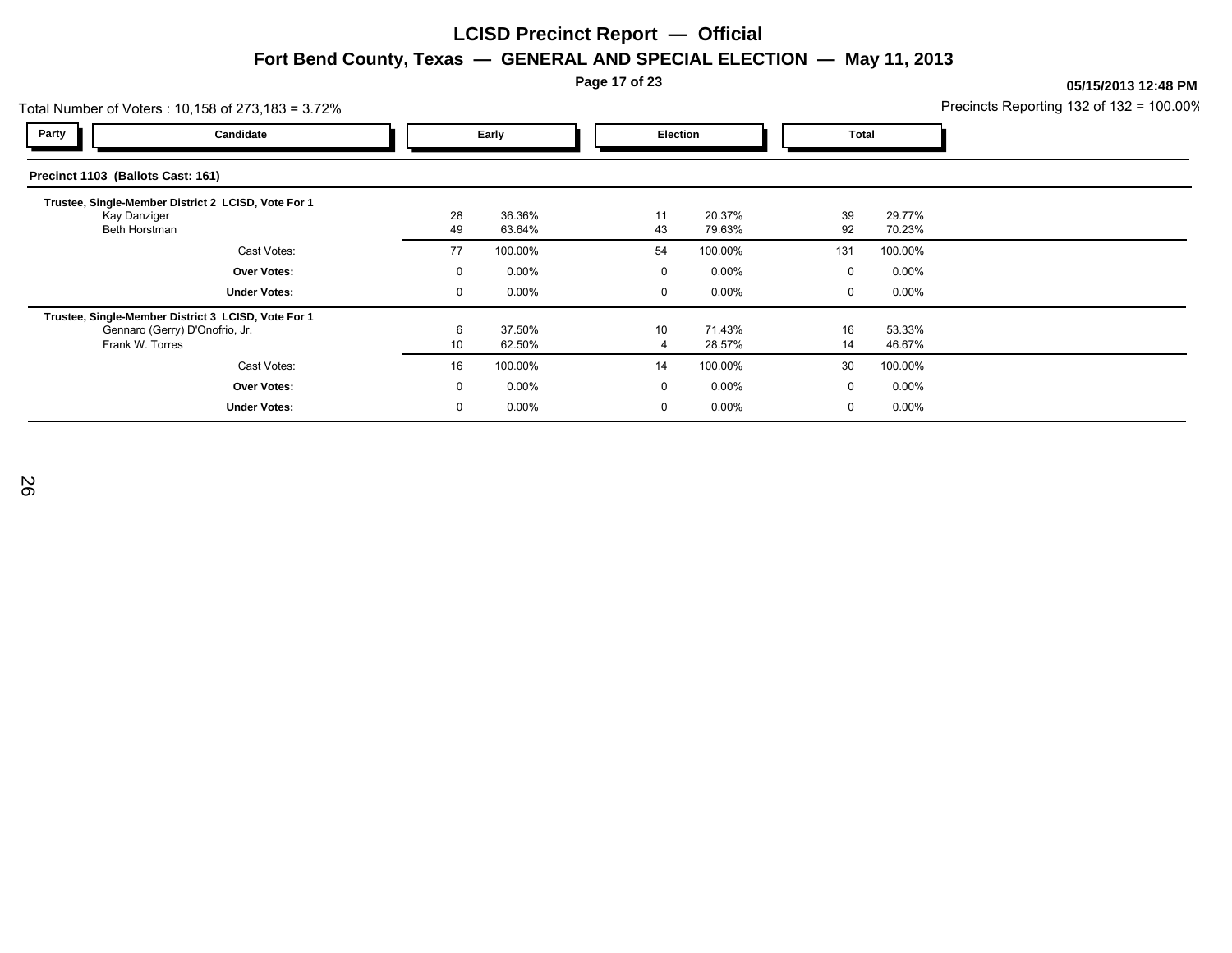**Page 18 of 23**

|                                   | Total Number of Voters : 10,158 of 273,183 = 3.72%  |              |                                   |  |    |          |     |          | Precincts Reporting 132 of 132 = 100.00% |
|-----------------------------------|-----------------------------------------------------|--------------|-----------------------------------|--|----|----------|-----|----------|------------------------------------------|
| Party                             | Candidate                                           |              | Early<br><b>Election</b><br>Total |  |    |          |     |          |                                          |
| Precinct 3005 (Ballots Cast: 218) |                                                     |              |                                   |  |    |          |     |          |                                          |
| Kay Danziger                      | Trustee, Single-Member District 2 LCISD, Vote For 1 | 50           | 51.55%                            |  | 39 | 56.52%   | 89  | 53.61%   |                                          |
| Beth Horstman                     |                                                     | 47           | 48.45%                            |  | 30 | 43.48%   | 77  | 46.39%   |                                          |
|                                   | Cast Votes:                                         | 97           | 85.09%                            |  | 69 | 88.46%   | 166 | 86.46%   |                                          |
|                                   | <b>Over Votes:</b>                                  | $\mathbf{0}$ | $0.00\%$                          |  | 0  | $0.00\%$ | 0   | $0.00\%$ |                                          |
|                                   | <b>Under Votes:</b>                                 | 17           | 14.91%                            |  | 9  | 11.54%   | 26  | 13.54%   |                                          |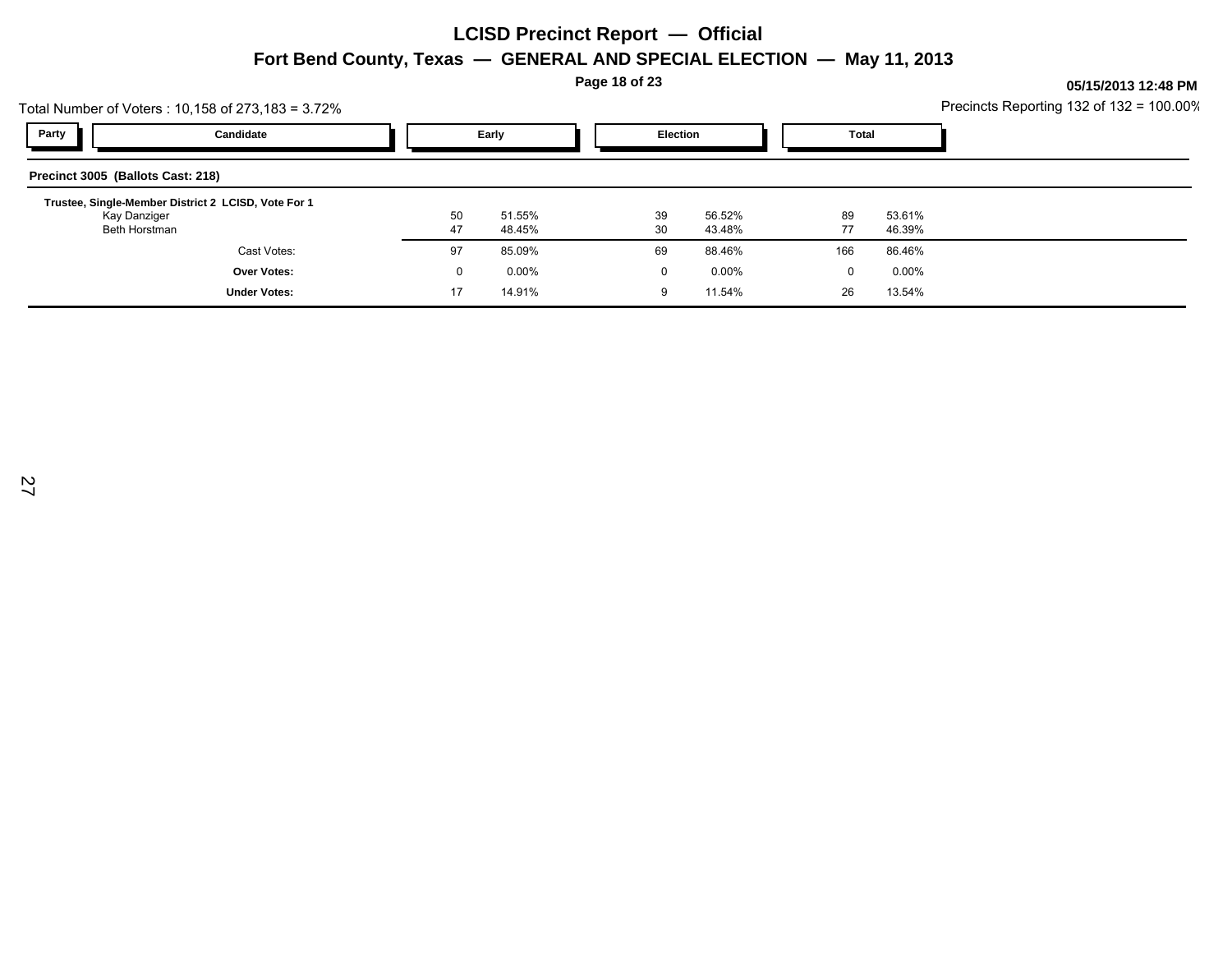**Page 19 of 23**

| Total Number of Voters : 10,158 of 273,183 = 3.72% |                                                     |          |                  |  |                 |                  |  |          |                  | Precincts Reporting 132 of 132 = 100.00% |
|----------------------------------------------------|-----------------------------------------------------|----------|------------------|--|-----------------|------------------|--|----------|------------------|------------------------------------------|
| Party                                              | Candidate                                           |          | Early            |  | <b>Election</b> |                  |  | Total    |                  |                                          |
| Precinct 3041 (Ballots Cast: 96)                   |                                                     |          |                  |  |                 |                  |  |          |                  |                                          |
|                                                    | Trustee, Single-Member District 2 LCISD, Vote For 1 |          |                  |  |                 |                  |  |          |                  |                                          |
| Kay Danziger<br>Beth Horstman                      |                                                     | 28<br>22 | 56.00%<br>44.00% |  | 20              | 74.07%<br>25.93% |  | 48<br>29 | 62.34%<br>37.66% |                                          |
|                                                    |                                                     |          |                  |  |                 |                  |  |          |                  |                                          |
|                                                    | Cast Votes:                                         | 50       | 100.00%          |  | 27              | 100.00%          |  | 77       | 100.00%          |                                          |
|                                                    | Over Votes:                                         | $\Omega$ | $0.00\%$         |  | 0               | $0.00\%$         |  | 0        | $0.00\%$         |                                          |
|                                                    | <b>Under Votes:</b>                                 | $\Omega$ | $0.00\%$         |  | 0               | $0.00\%$         |  | 0        | $0.00\%$         |                                          |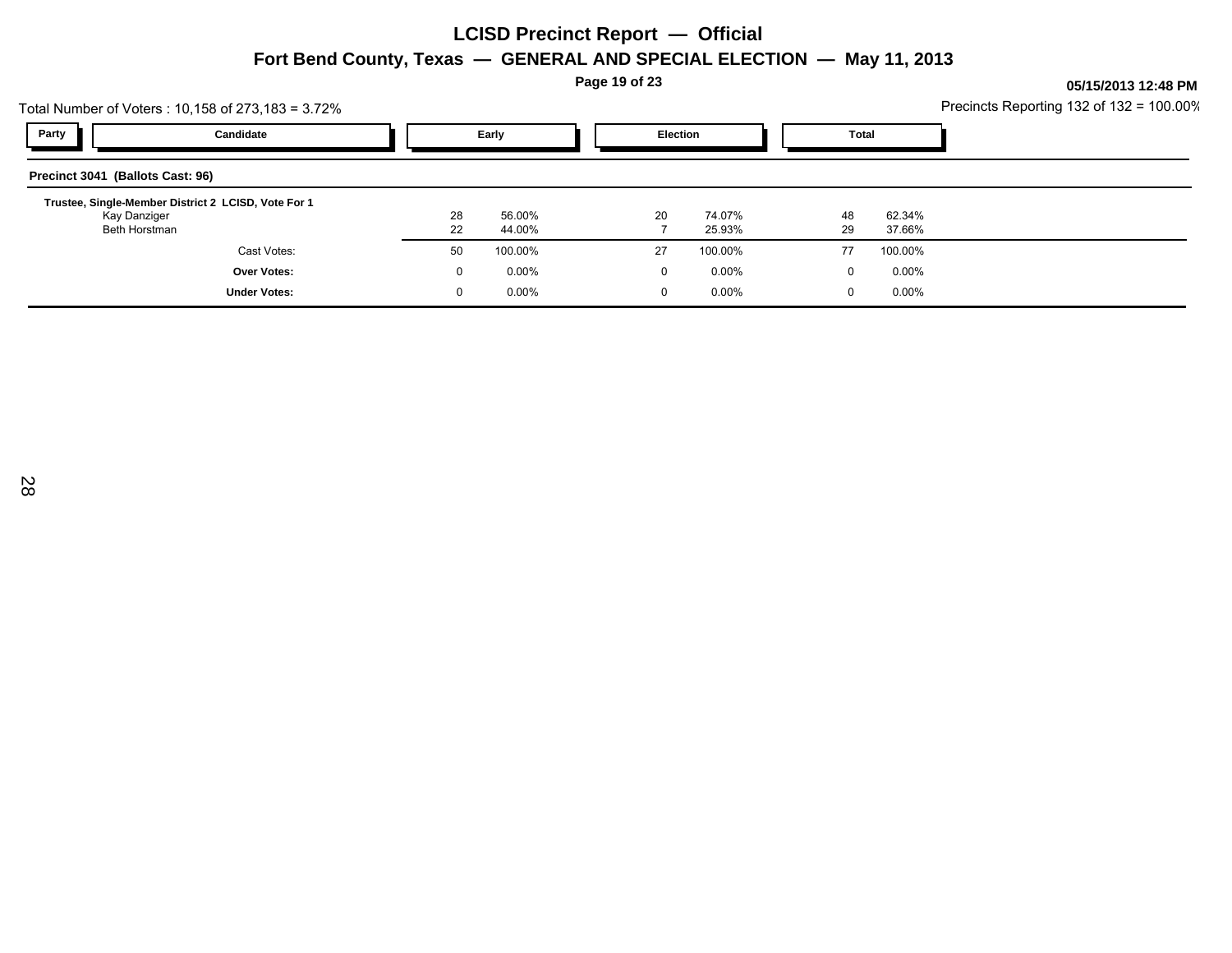**Page 20 of 23**

|                                   | Total Number of Voters: 10,158 of 273,183 = 3.72%   |    |          |  |              |          |              | Precincts Reporting 132 of 132 = 100.00% |  |
|-----------------------------------|-----------------------------------------------------|----|----------|--|--------------|----------|--------------|------------------------------------------|--|
| Party                             | Candidate                                           |    | Early    |  | Election     |          | <b>Total</b> |                                          |  |
| Precinct 3063 (Ballots Cast: 189) |                                                     |    |          |  |              |          |              |                                          |  |
|                                   | Trustee, Single-Member District 2 LCISD, Vote For 1 |    |          |  |              |          |              |                                          |  |
| Kay Danziger                      |                                                     | 52 | 53.61%   |  | 47           | 67.14%   | 99           | 59.28%                                   |  |
| Beth Horstman                     |                                                     | 45 | 46.39%   |  | 23           | 32.86%   | 68           | 40.72%                                   |  |
|                                   | Cast Votes:                                         | 97 | 100.00%  |  | 70           | 100.00%  | 167          | 100.00%                                  |  |
|                                   | <b>Over Votes:</b>                                  | O  | 0.00%    |  | $\mathbf{0}$ | $0.00\%$ | $\Omega$     | 0.00%                                    |  |
|                                   | <b>Under Votes:</b>                                 |    | $0.00\%$ |  | $\mathbf{0}$ | $0.00\%$ | 0            | 0.00%                                    |  |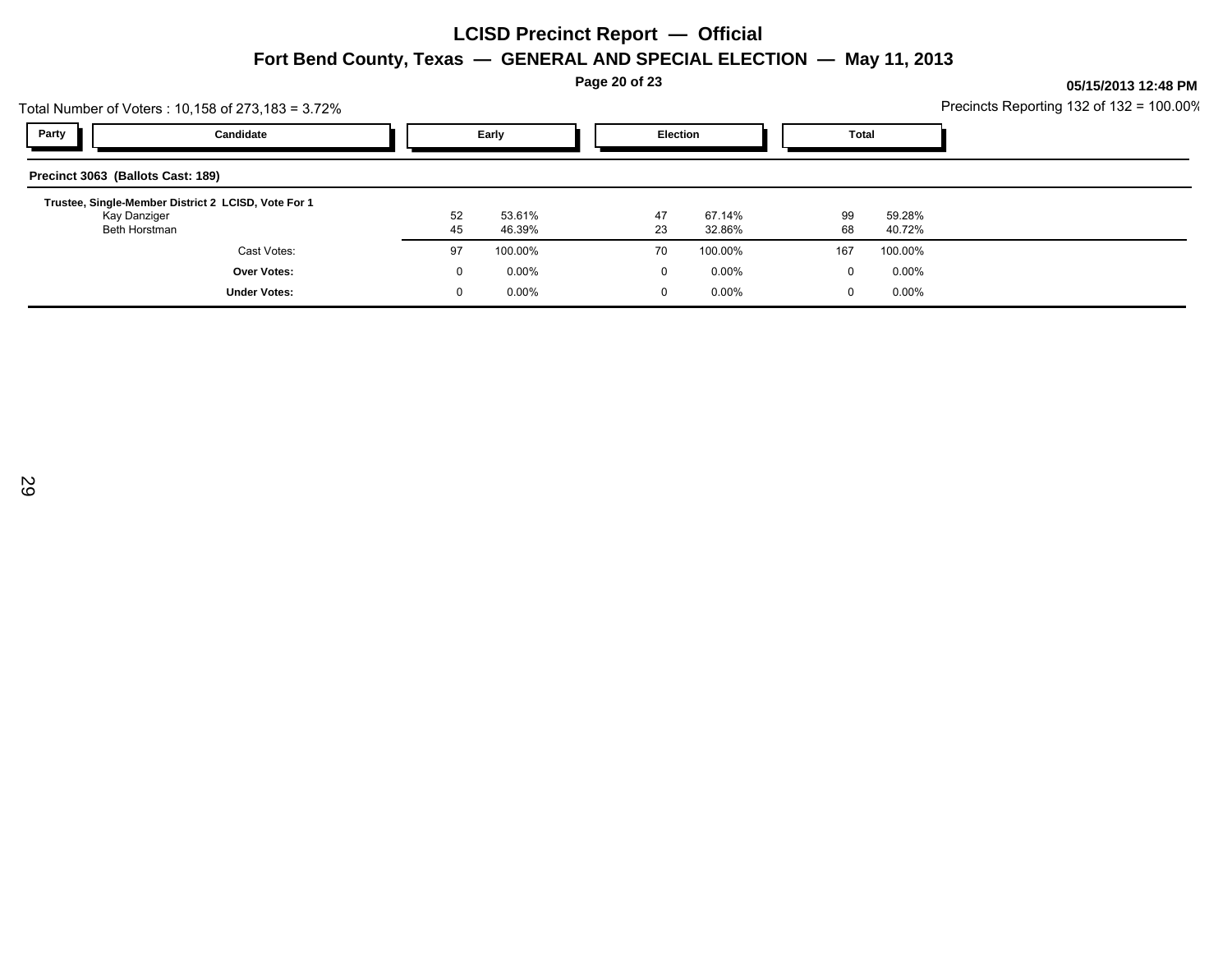**Page 21 of 23**

|                                  | Total Number of Voters: 10,158 of 273,183 = 3.72%   |    |                  |  |          |                     |              | Precincts Reporting 132 of 132 = 100.00% |  |
|----------------------------------|-----------------------------------------------------|----|------------------|--|----------|---------------------|--------------|------------------------------------------|--|
| <b>Party</b>                     | Candidate                                           |    | Early            |  | Election |                     | <b>Total</b> |                                          |  |
| Precinct 3083 (Ballots Cast: 18) |                                                     |    |                  |  |          |                     |              |                                          |  |
|                                  | Trustee, Single-Member District 2 LCISD, Vote For 1 |    |                  |  |          |                     |              |                                          |  |
| Kay Danziger<br>Beth Horstman    |                                                     |    | 30.77%<br>69.23% |  |          | $0.00\%$<br>100.00% | 4<br>10      | 28.57%<br>71.43%                         |  |
|                                  | Cast Votes:                                         | 13 | 100.00%          |  |          | 100.00%             | 14           | 100.00%                                  |  |
|                                  | Over Votes:                                         |    | $0.00\%$         |  | 0        | $0.00\%$            | $\Omega$     | $0.00\%$                                 |  |
|                                  | <b>Under Votes:</b>                                 |    | $0.00\%$         |  | $\Omega$ | 0.00%               | $\Omega$     | $0.00\%$                                 |  |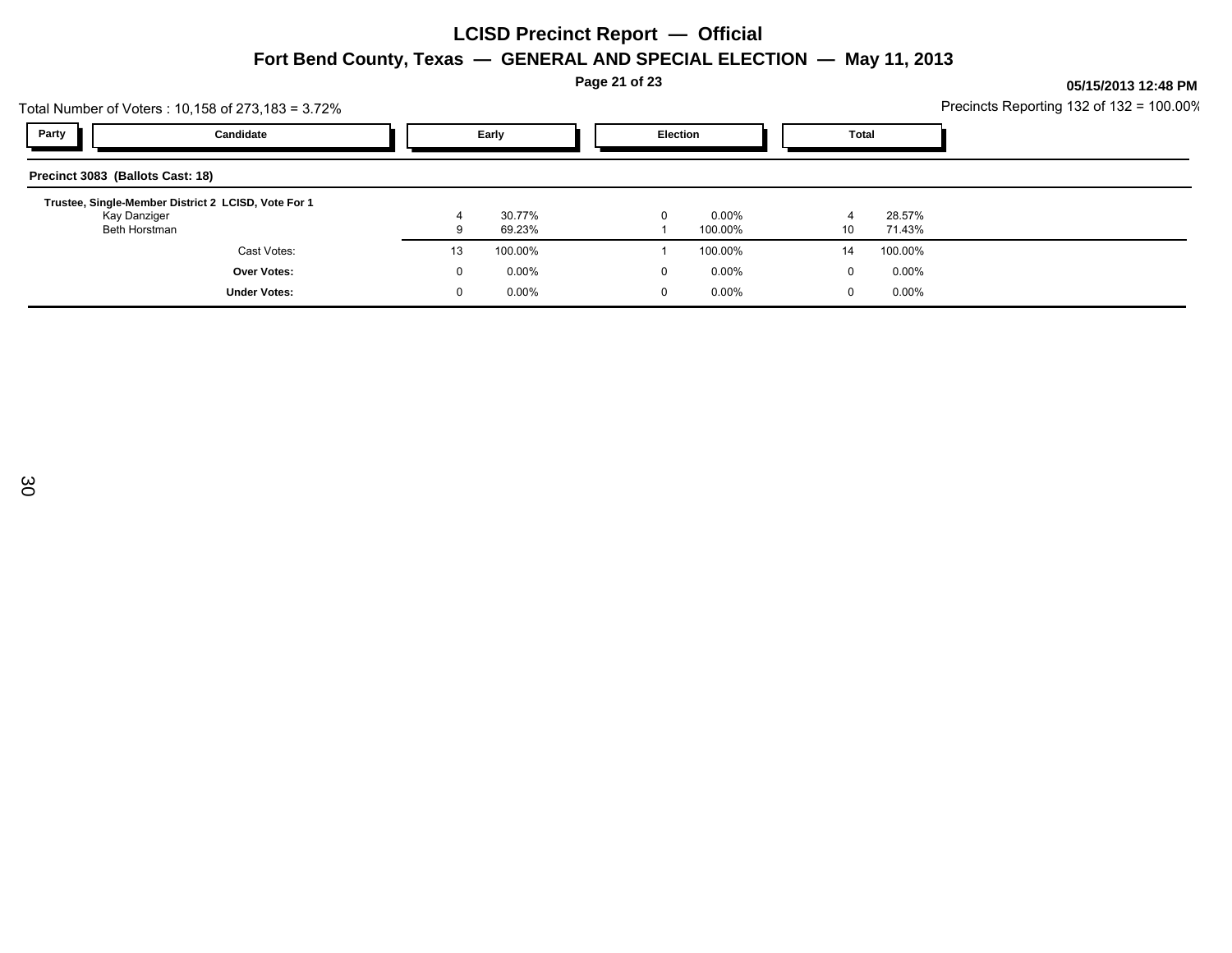**Page 22 of 23**

|              |          |        |                 |          |        |          | Precincts Reporting 132 of 132 = 100.00% |
|--------------|----------|--------|-----------------|----------|--------|----------|------------------------------------------|
|              | Early    |        | <b>Election</b> |          | Total  |          |                                          |
|              |          |        |                 |          |        |          |                                          |
|              |          |        |                 |          |        |          |                                          |
|              | 73.33%   |        | 3               | 30.00%   | 14     | 56.00%   |                                          |
| 15           | 100.00%  |        | 10              | 100.00%  | 25     | 100.00%  |                                          |
| $\mathbf{0}$ | $0.00\%$ |        | 0               | $0.00\%$ | 0      | $0.00\%$ |                                          |
| 0            | $0.00\%$ |        | 0               | $0.00\%$ | 0      | $0.00\%$ |                                          |
|              | 4        | 26.67% |                 |          | 70.00% | 11       | 44.00%                                   |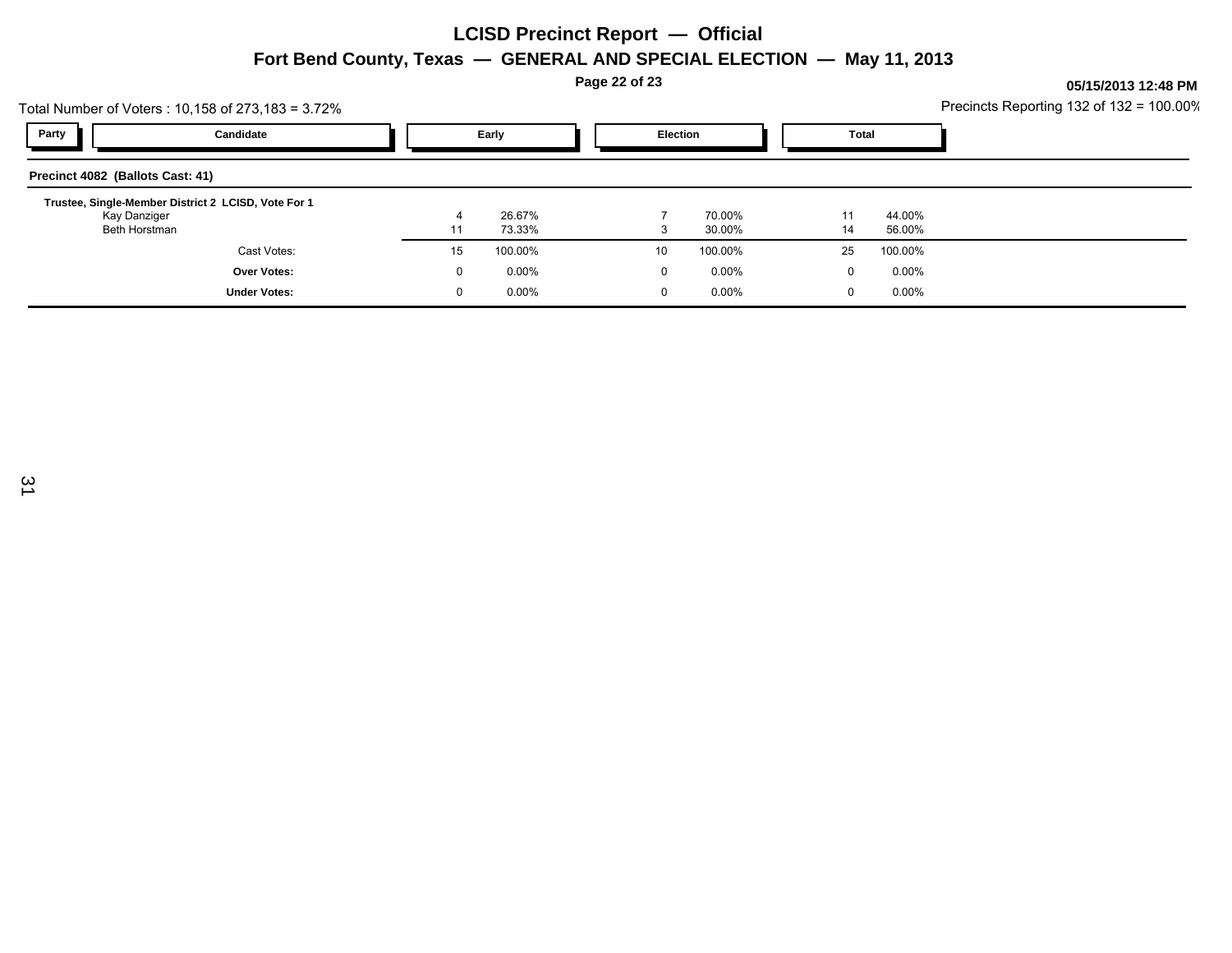**Page 23 of 23**

| Total Number of Voters : 10,158 of 273,183 = 3.72% |                                                     | Precincts Reporting 132 of 132 = 100.00% |          |  |                 |          |       |          |  |
|----------------------------------------------------|-----------------------------------------------------|------------------------------------------|----------|--|-----------------|----------|-------|----------|--|
| Party                                              | Candidate                                           |                                          | Early    |  | <b>Election</b> |          | Total |          |  |
| Precinct 4117 (Ballots Cast: 3)                    |                                                     |                                          |          |  |                 |          |       |          |  |
|                                                    | Trustee, Single-Member District 2 LCISD, Vote For 1 |                                          |          |  |                 |          |       |          |  |
| Kay Danziger                                       |                                                     | 0                                        | $0.00\%$ |  | 0               | $0.00\%$ | 0     | $0.00\%$ |  |
| Beth Horstman                                      |                                                     |                                          | $0.00\%$ |  | 0               | $0.00\%$ | 0     | $0.00\%$ |  |
|                                                    | Cast Votes:                                         | $\Omega$                                 | $0.00\%$ |  | 0               | $0.00\%$ | 0     | $0.00\%$ |  |
|                                                    | Over Votes:                                         | $\mathbf{0}$                             | $0.00\%$ |  | 0               | $0.00\%$ | 0     | $0.00\%$ |  |
|                                                    | <b>Under Votes:</b>                                 | 0                                        | $0.00\%$ |  | 0               | $0.00\%$ | 0     | $0.00\%$ |  |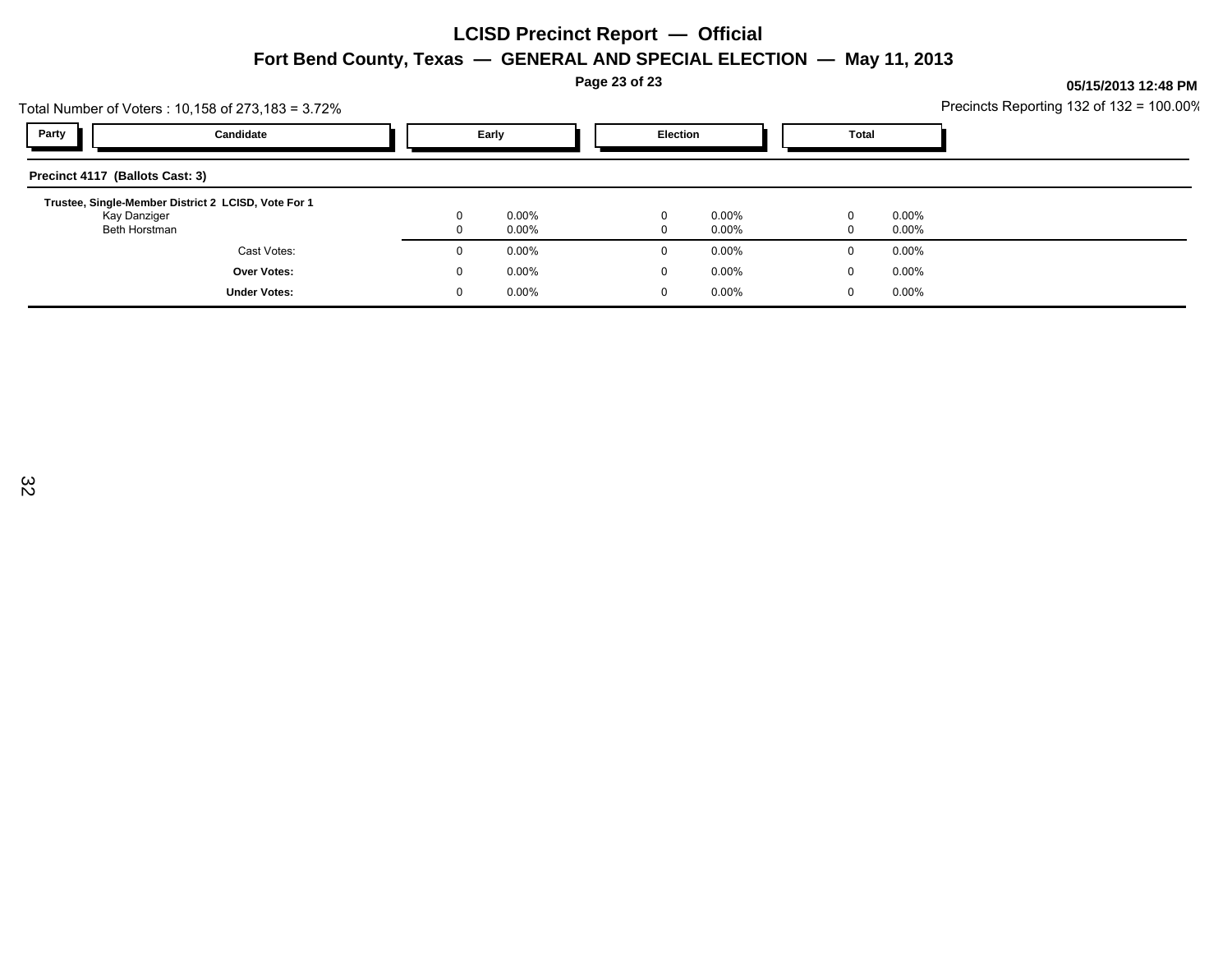#### **ELECT BOARD OFFICERS TO SERVE FROM MAY 2013 TO MAY 2014**

#### **RECOMMENDATION:**

That the Board of Trustees elect Board Officers to serve from May 2013 to May 2014.

Candidates for the President of the Board, Vice President, and Secretary must have at least one year of experience on the Board.

Board President: **Example 2018** 

Board Vice President: **Example 2018** 

Board Secretary: \_\_\_\_\_\_\_\_\_\_\_\_\_\_\_\_\_\_\_\_\_\_\_\_\_\_\_\_\_\_\_\_\_\_\_\_\_\_\_\_\_

The ROLE AND AUTHORITY OF BOARD MEMBER AND/OR BOARD OFFICERS *(Set in state statute)*

- A. No Board officer has authority outside the Board meeting.
- B. No Board member can direct employees in regard to performance of duties.
- C. The Board President shall:
	- 1. Preside at all Board meetings;
	- 2. Appoint committees;
	- 3. Call special meetings; and
	- 4. Sign all legal documents required by law
- D. The Vice President shall act in capacity of President in the absence of the President.
- E. The Secretary shall:
	- 1. Keep accurate record of Board meetings;
	- 2. Call meetings and act in the capacity of the President, in the absence of the President and Vice-President; and
	- 3. Countersign all warrants

Recommended for approval:

Thomas Randle

Dr. Thomas Randle **Superintendent**